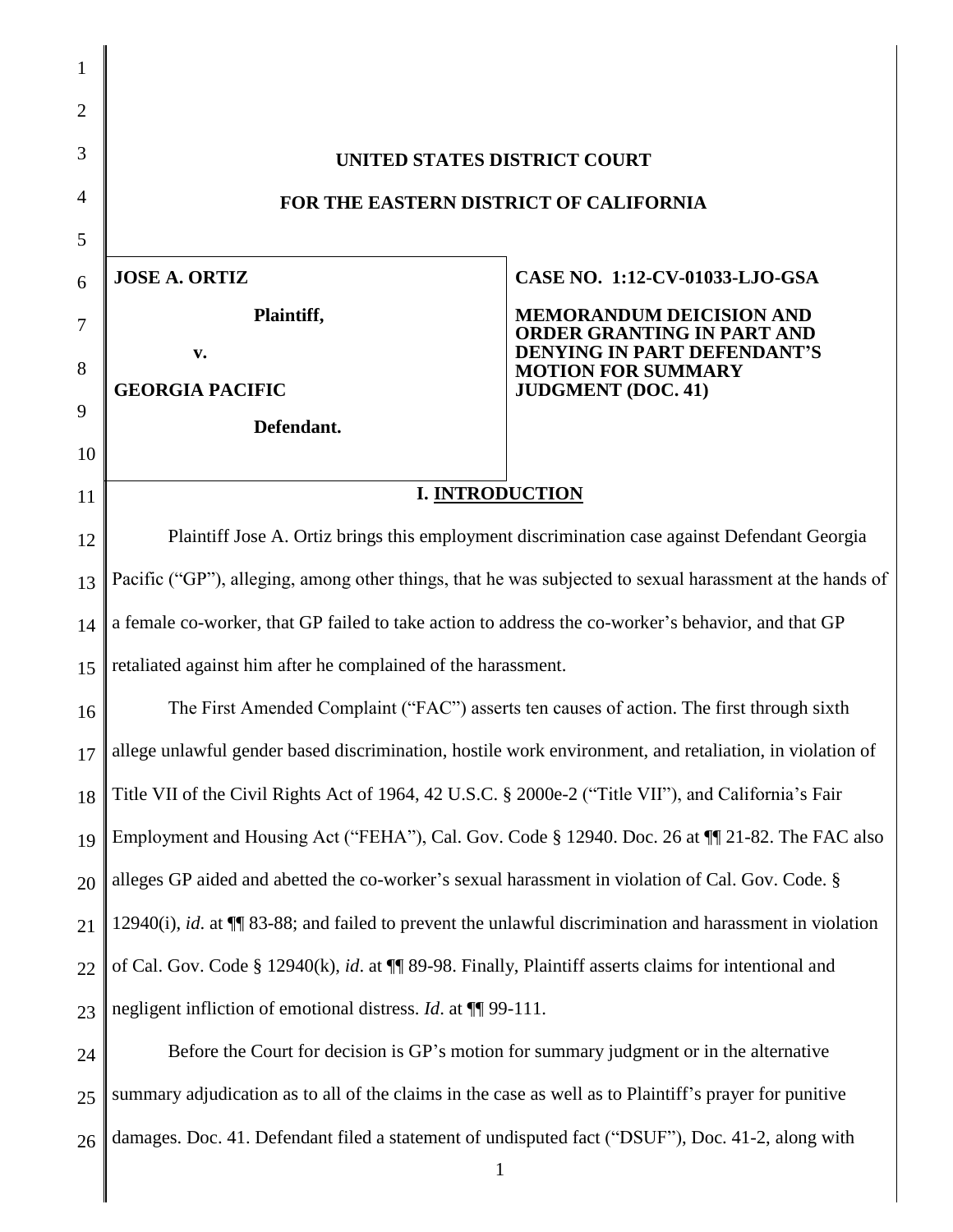supporting documents. Plaintiff filed an opposition, Doc. 43, and a response to Defendant's statement of fact, as well as a separate statement of disputed fact, Doc. 44. Defendant replied, Doc. 47, and filed responses to Plaintiff's statements of fact, Doc. 48, as well as evidentiary objections, Doc.  $50<sup>1</sup>$  This motion was originally set for hearing on September 16, 2013, but the hearing was vacated and the matter submitted for decision on the papers pursuant to Local Rule  $230(g)$ . Doc. 52.

## **II. FACTUAL BACKGROUND<sup>2</sup>**

Plaintiff was hired by GP on October 3, 2002 to serve as a general laborer in GP's Modesto corrugated packaging manufacturing facility. Cormier Decl., Doc. 41-3, at ¶¶ 5, 16; DSUF #2. Plaintiff holds the position "Flexo Assistant Machine Operator." DSUF #2. He has been on medical leave since December 2011. *Id*. GP's written employment policies prohibit discrimination, unlawful harassment, and/or retaliation. DSUF #8.

Plaintiff claims that, beginning in June 2010, Maria Salamanca, a female employee in Plaintiff's

department, began sexually harassing Plaintiff. Both employees worked together on some occasions in

2010 and 2011. Ortiz. Depo. at 46:9-19.<sup>3</sup>

16 On or about November 29, 2010, Plaintiff reported Ms. Salamanca's conduct for the first time to GP's harassment hotline. According to notes of that conversation maintained by GP, Plaintiff reported that since June 2010, Ms. Salamanca had been "brushing up against [Plaintiff] when she was working near his machine [station]" and "had also been staring at him when [Plaintiff] was leaving at the end of

19

 $\overline{a}$ 

<sup>20</sup> 21  $<sup>1</sup>$  It is not this Court's practice to rule on evidentiary matters individually in the context of summary judgment, unless</sup> otherwise noted. Objections that are material and meritorious have been sustained. *See Capitol Records, LLC v. BlueBeat, Inc.*, 765 F. Supp. 2d 1198, 1200 n. 1 (C.D. Cal. 2010) (noting that it is often unnecessary and impractical for a court to

<sup>22</sup> methodically scrutinize and give a full analysis of each evidentiary objection on a motion for summary judgment); *Burch v. Regents of the Univ. of Cal*., 433 F. Supp. 2d 1110, 1118–22 (E.D. Cal. 2006) (same).

 $2$  The Court admonishes the parties for their sloppy and often entirely inadequate citation to record evidence in the pleadings. Both parties' memoranda frequently cite directly to exhibits and depositions only, without making reference to their

<sup>23</sup> statements of fact. This makes it exceedingly difficult for the Court to cross-reference factual material against the statements of fact and responses in order to determine whether disputes exist. In many instances, Defendant's citations to their own

<sup>24</sup> statement of fact are inaccurate, and Defendant's reply is almost entirely lacking in citations to the record. This shows direct disrespect for the Court's time constraints and will not again be tolerated in subsequent dealings in this Court. <sup>3</sup> Plaintiff also presents the declaration of Mark Craytor, who states that Plaintiff and Ms. Salamanca worked together "at

<sup>25</sup> times" during 2010 and 2011. Defendant objects to this evidence on the ground that Craytor lacks personal knowledge of these facts. The Court declines to rule on this objection. Craytor's evidence is totally superfluous for purposes of summary

<sup>26</sup> 2 judgment, as Plaintiff himself has testified that he worked with Ms. Salamanca on the same machine for an entire shift "many times." Ortiz Depo. at 46:21-24.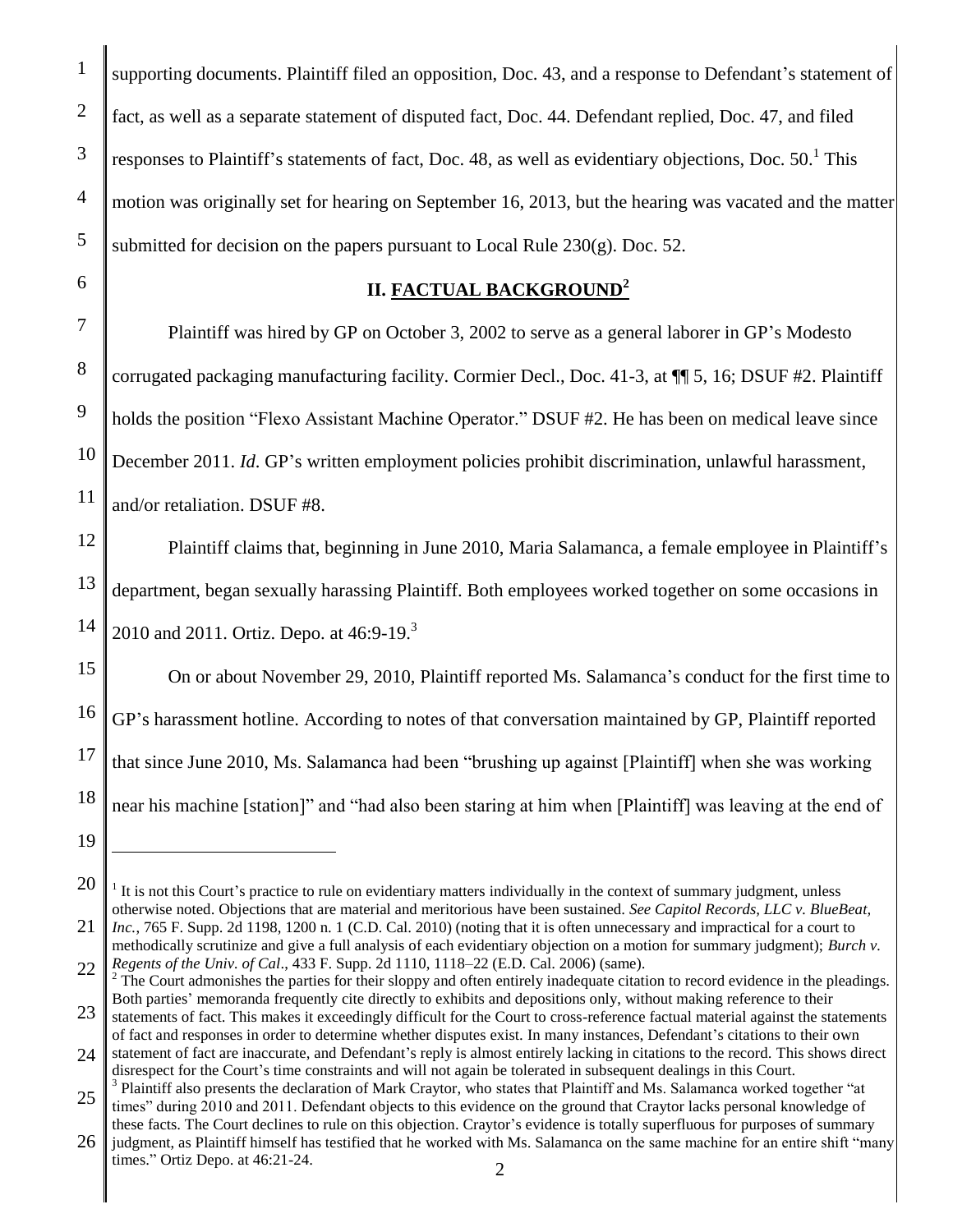1

2

the day." Cormier Decl. ¶ 24; Plaintiff's Exhibit ("PX") 6 (GP 498). Later that same day, Plaintiff called the hotline again to report that Ms. Salamanca "shows her breasts at the picnic table," "says a lot of sexually explicit things at the picnic table," and "hugs her co-workers all the time and gives them shoulder massages." *Id*. Plaintiff also reported that when he leaves work, Ms. Salamanca "watches by the window so she can intercept him and try to touch him." *Id*.

Plaintiff called the company hotline another eleven times from November 29, 2010 through March 14, 2011 in order to complain about Ms. Salamanca's conduct or to check in on the status of his prior complaints. PX 6, Doc. 46 (GP 498-99).

On or about December 7, 2010, Patrick Macias, Plaintiff's son-in-law, also reported to GP's hotline that Ms. Salamanca was engaging in inappropriate behavior of a sexual nature. Cormier Decl.  $\P$ 25. In his declaration, Mr. Macias indicates: he "heard [his] co-workers speak about Maria Salamanca in an explicit, sexual manner;" he "observed Tim Juarez and Maria Salamanca touch each other in a sexual manner;" and he "observed that Maria Salamanca and other co-workers [] would engage in highly sexualized conversations during business hours." PX 3.

22 23 GP opened an investigation into the allegations. Among other things, GP managers interviewed Ms. Salamanca and Plaintiff on February 14, 2011.<sup>4</sup> HR Manager Marites ("Tess") Cormier interviewed Plaintiff. Cormier Decl. ¶ 26. According to Ms. Cormier's interview notes, with respect to Plaintiff's allegation that Ms. Salamanca was "brushing up against him," Plaintiff denied that Ms. Salamanca actually made physical contact with him. *Id*. at ¶ 26a. He also denied that Ms. Salamanca actually "showed her breasts" in the workplace; rather, Plaintiff explained that she wore low cut tops to work. *Id*. at ¶ 26b. Regarding sexually explicit language, Plaintiff asserted that Ms. Salamanca used the "F" word, and explained his belief that, while it is acceptable for men to use such language, women should not. *Id*. at ¶ 26bc. Finally, regarding the incidents in which Plaintiff complained that Ms. Salamanca tried to

24

 $\overline{a}$ 

<sup>25</sup> 26 delayed completion of their investigation until her return. PX § (GP 501-506).  $<sup>4</sup>$  Although Plaintiff initially complained of this harassment on November 29, 2011, Plaintiff and Ms. Salamanca were not</sup> interviewed about the matter until February 14, 2011. PX 6 (GP 501-506). GP points out that Ms. Salamanca was on leave from the time of Plaintiff's complaint until shortly before her interview in February. Suppl. Cormier Decl., Doc. 49, ¶ 7. GP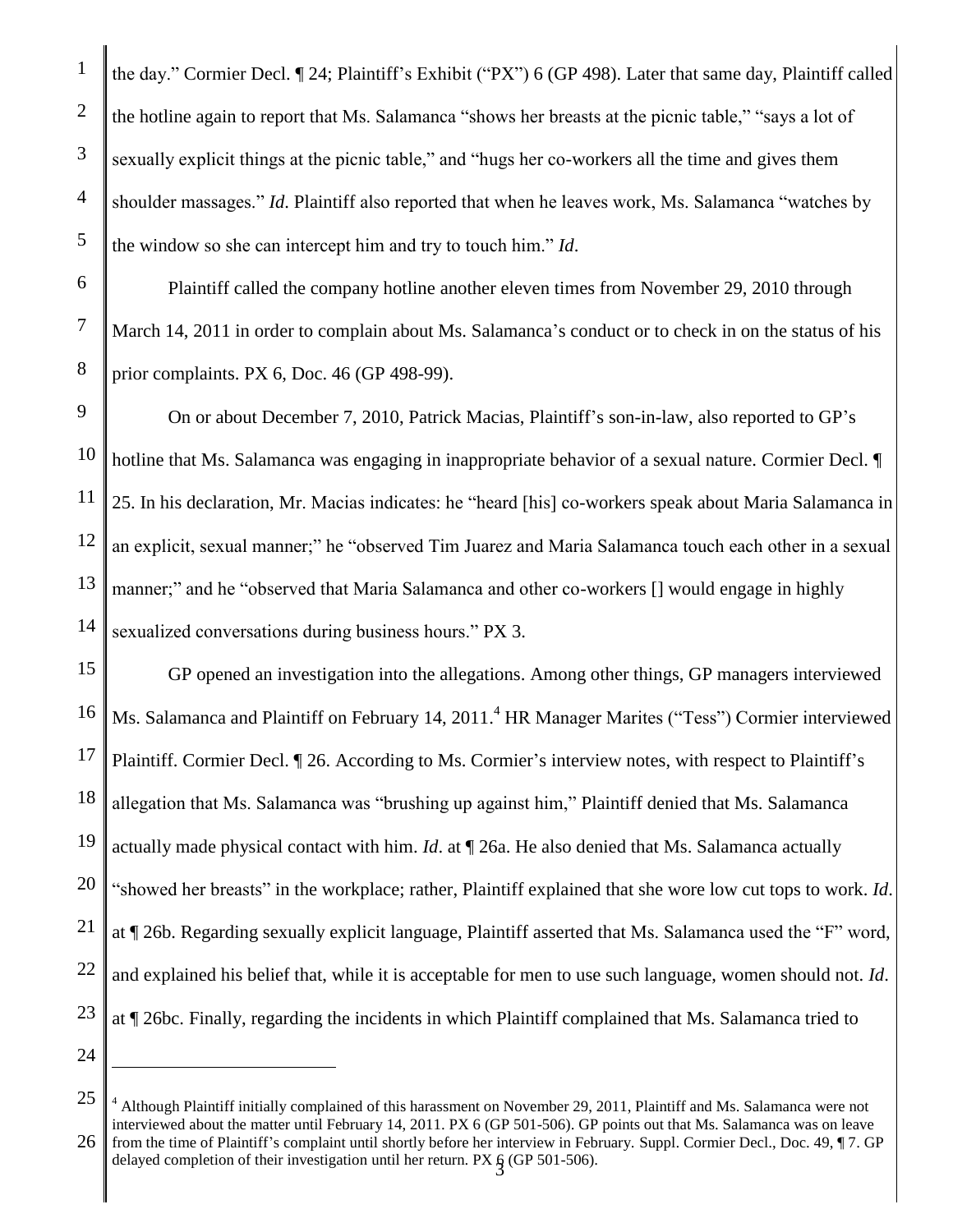intercept him to touch him, Plaintiff explained that on a few occasions, Ms. Salamanca would come to the door where the time clock was located and stand close to him while he was trying to punch out for the day. *Id*. at ¶ 26d.

4 5 6 7 8 9 10 11 12 13 At his January 23, 2013 deposition, Plaintiff testified that, among other things, Ms. Salamanca would rub her chest against his chest and bend over in front of him, placing her buttocks on Plaintiff's pelvic area. *Id*. at 51:4-7. According to Plaintiff, this would occur every time Ms. Salamanca was near Plaintiff. *Id*. 45:20-21. However, it is undisputed that Plaintiff did not explain the extent of these purported physical contacts to GP, at least not during GP's initial investigation. Plaintiff testified at his deposition that he communicated to Ms. Cormier at the February 14, 2011 interview that he was "physically touched" by Ms. Salamanca, but admits that he refused to describe or show anyone how the touching occurred, apparently because Mr. Ortiz did not want to touch Ms. Cormier in demonstration. Ortiz Depo. 116-117. Plaintiff also denies ever expressing a belief that women should not use "inappropriate" language. Ortiz Depo. 159-60.<sup>5</sup>

14 15 16 Based on GP's investigation, GP concluded that Plaintiff's November 29, 2010 sexual harassment allegations were unsubstantiated, and the matter was closed on March 16, 2011. Cormier Decl. ¶ 28 & Defendant's Exhibit ("DX") I.

17 18 19 20 21 22 23 24 On or about May 11, 2011, Plaintiff again reported his ongoing problem with Ms. Salamanca to Robert Einhell, his shift supervisor. Cormier Decl. ¶ 30; DX J. Plaintiff reported that while he was trying to enter the facility to punch in, Ms. Salamanca was inside the facility looking out the door window at him. *Id*. Ms. Salamanca allegedly opened the door and looked at him while he entered the facility, and then proceeded to laugh at him. *Id*. According to GP's records, Plaintiff denied that any physical contact was made. *Id*. Plaintiff's deposition testimony does not contradict GP's records. Although he testified that Ms. Salamanca did touch him, he could not recall whether he told Mr. Einhell as much. Ortiz Depo. at 163-64.

 $\overline{a}$ 

1

2

<sup>25</sup>

<sup>26</sup> 4 when he relayed this accusation to them. *See* Ortiz Depo. at 54: 6-16. <sup>5</sup> Plaintiff testified at his deposition that he did tell Ms. Cormier and Todd Wells, Plaintiff's direct supervisor, that Ms. Salamanca would "bend[] over in front of [Plaintiff] and rub[] her buttocks against [his] genitals," but he could not recall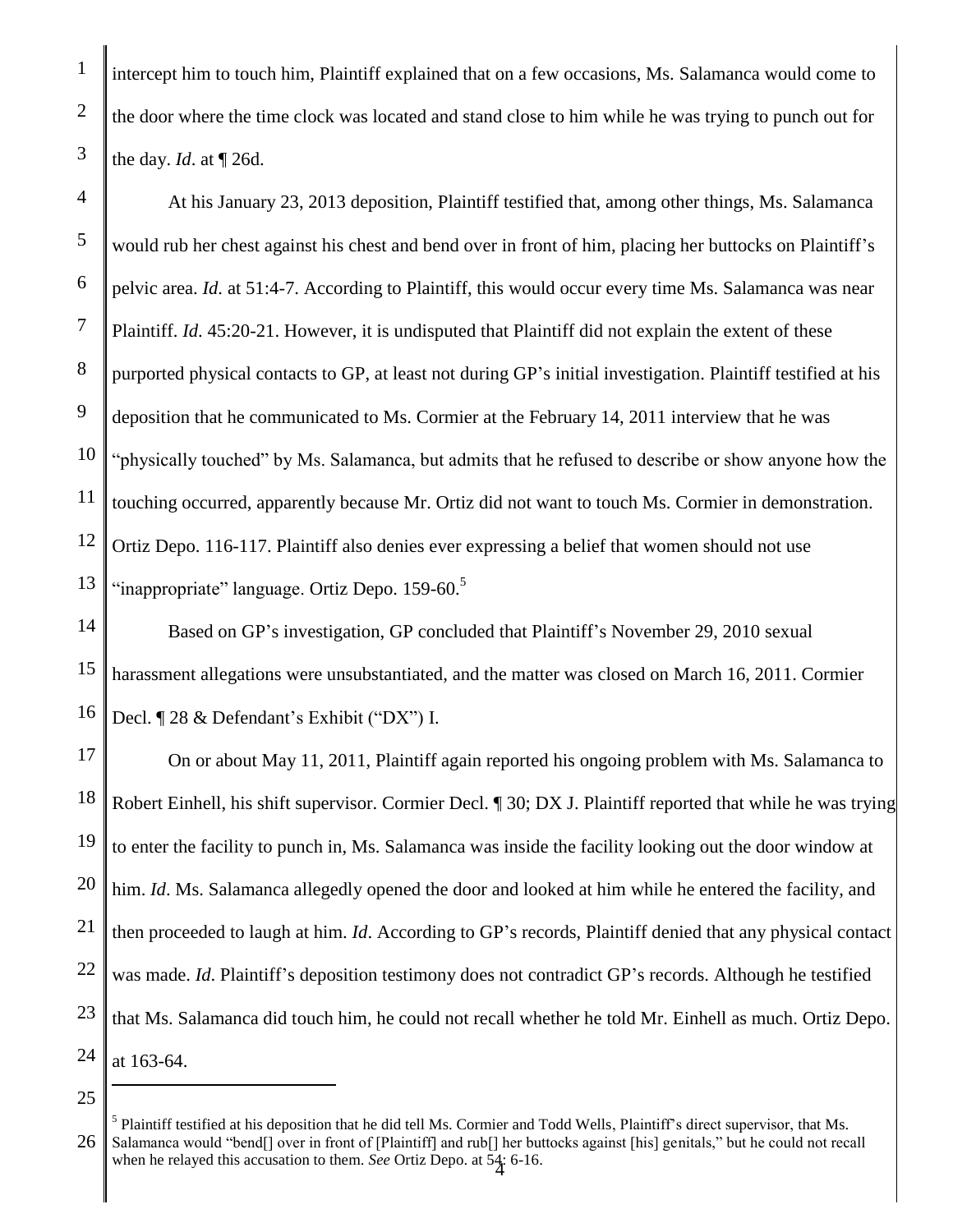1 2 3 4 5 6 7 8 9 10 11 12 13 14 15 16 17 18 19 20 21 22 23 24 25 26 GP again investigated the complaint. Ms. Cormier and Todd Wells interviewed Ms. Salamanca approximately thirty (30) minutes after the alleged incident took place. Cormier Decl.  $\parallel$  32 & DX K. Ms. Salamanca admitted to opening the door but denied laughing at Plaintiff. *Id*. Ms. Salamanca further explained that if she had known Plaintiff would be coming in early, she would have avoided being near the badge reader. *Id*. On May 12, 2011, Ms. Cormier and Mr. Wells interviewed Plaintiff about the incident. Cormier Decl. ¶ 33; DX K. Plaintiff explained that he did not need Ms. Salamanca to open the door for him and that he believed Ms. Salamanca was trying to indicate that he was a "dumb ass" by laughing at him. *Id*. GP scheduled a meeting on May 12, 2011 to counsel both parties. Plaintiff, Ms. Salamanca, and a union representative attended. Cormier Decl. ¶¶ 34-35; DX K. At this meeting, both parties were instructed to respect each other and ignore each other whenever they were in close proximity. *Id*. According to Ms. Cormier's notes, both parties consented to abide by these instructions. *Id*. On June 14, 2011, Plaintiff filed a charge of sex discrimination and retaliation with the U.S. Equal Employment Opportunity Commission ("EEOC"), alleging, in pertinent part: In June 2010, Maria Salamanca, coworker, began sexually harassing me. For example, she would purposefully rub her body against mine and would engage in inappropriate conduct with other coworkers. I reported the harassment to Tess Cormier, HR assistant, in November 2010, after which an investigation was launched. In February 2011, I was informed by Bill Yeager, HR Director, that the investigation failed to disclose any evidence of harassment and merely gave Ms. Salamanca a verbal warning; however, despite a second complaint, Ms. Salamanca continues to engage in harassing behavior such as obstructing my way. Moreover, after reporting the harassment, I was subjected to discipline by receiving negative points for failing to work overtime while others, with less seniority, refuse overtime and do not receive points against them. PX 7, Doc. 46 at p 97 of 150. On August 25, 2011, Plaintiff was cited for a safety violation involving the company's Logout/Tagout ("LOTO") rule. Cormier Decl. ¶ 11, 21, 53; DX F at p. 27. The LOTO rule requires that machines be locked out before employees enter restricted areas, or when employees are setting up or cleaning the machines. GP investigated the violation, including interviewing witnesses, and concluded the violation warranted a three day unpaid suspension (the least onerous of the mandatory disciplinary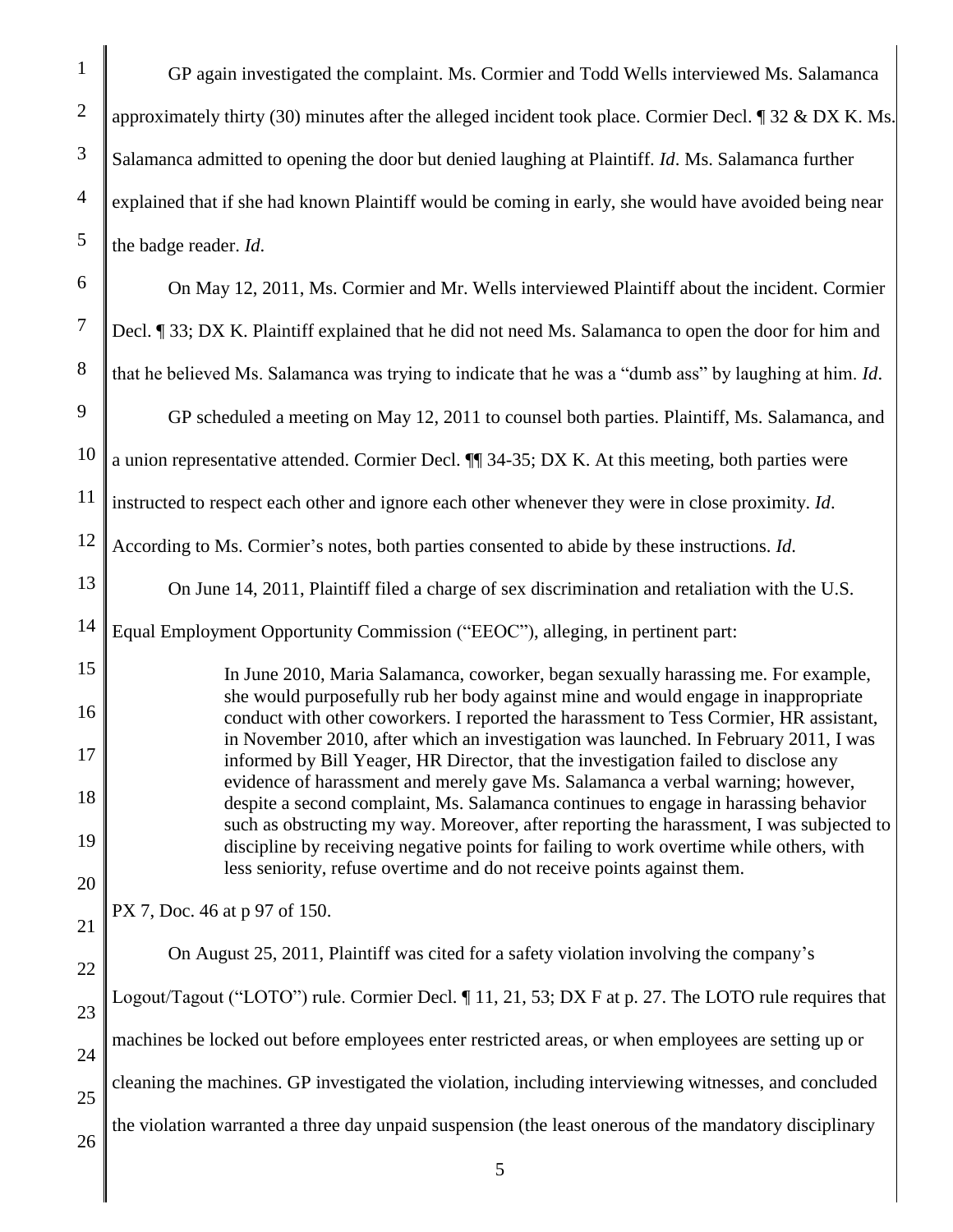| $\mathbf{1}$   | actions required under GP policy). Id. On September 6, 2011, Plaintiff was issued a written performance                                                              |  |
|----------------|----------------------------------------------------------------------------------------------------------------------------------------------------------------------|--|
| $\overline{2}$ | review for a three day unpaid suspension. Cormier Decl. ¶ 21; DX H.                                                                                                  |  |
| 3              | On November 22, 2011, Plaintiff filed a second charge with the EEOC, alleging he was                                                                                 |  |
| $\overline{4}$ | subjected to unfair discipline and harassment after filing his previous EEOC complaint. PX 7, Doc. 46 at                                                             |  |
| 5              | 98 of 150. This complaint alleged, in pertinent part:                                                                                                                |  |
| 6              | Subsequent to having filed [my previous] charge, I was subjected to unfair discipline and                                                                            |  |
| 7              | harassment. For example, on or about 8/25/2011, Dan Brasher, Safety Manager,<br>suspended me for violating a safety rule; however, I am aware of other employees who |  |
| 8              | have committed similar violations and were not disciplined.<br>***<br>Id. <sup>6</sup>                                                                               |  |
| 9              |                                                                                                                                                                      |  |
| 10             | GP investigated the retaliation allegations in both of Plaintiff's EEOC charges and found them to                                                                    |  |
| 11             | be without merit. Cormier Decl. ¶43. Regarding Plaintiff's allegation that he was disciplined for the                                                                |  |
| 12             | LOTO violation while another employee was not, Ms. Cormier's investigation revealed that negative                                                                    |  |
| 13             | points were issued to employees thirteen times and suspensions were issued five times for LOTO                                                                       |  |
| 14             | violations in the Modesto facility. <i>Id.</i> $\P$ 48. Ms. Cormier also concluded that the examples Plaintiff                                                       |  |
| 15             | provided of others who were not disciplined were factually distinguishable from Plaintiff's LOTO                                                                     |  |
| 16             | violation. $Id. \P 50$ .                                                                                                                                             |  |
| 17             | On June 26, 2012, Plaintiff filed the instant lawsuit. His initial complaint reiterated the                                                                          |  |
| 18             | allegations contained in his EEOC claims. Doc. 1. His first amended complaint, filed December 14,                                                                    |  |
| 19             | 2012, further detailed that Ms. Salamanca's sexually harassing behavior consisted of, among other                                                                    |  |
| 20             | things, "unwelcome sexual touching, stalking at work, and explicit sexual commentary." Doc. 26 at ¶                                                                  |  |
| 21             | 14.                                                                                                                                                                  |  |
| 22             | <b>III. STANDARD OF DECISION</b>                                                                                                                                     |  |
| 23             | Summary judgment is proper if the movant shows "there is no genuine dispute as to any material                                                                       |  |
| 24             | fact and the movant is entitled to judgment as a matter of law." Fed. R. Civ. P. 56. The moving party                                                                |  |
| 25             |                                                                                                                                                                      |  |
|                |                                                                                                                                                                      |  |
| 26             | <sup>6</sup> Plaintiff made other complaints of retaliatory conduct in his second EEOC complaint, but these have not been raised on<br>summary judgment.<br>6        |  |

 $\parallel$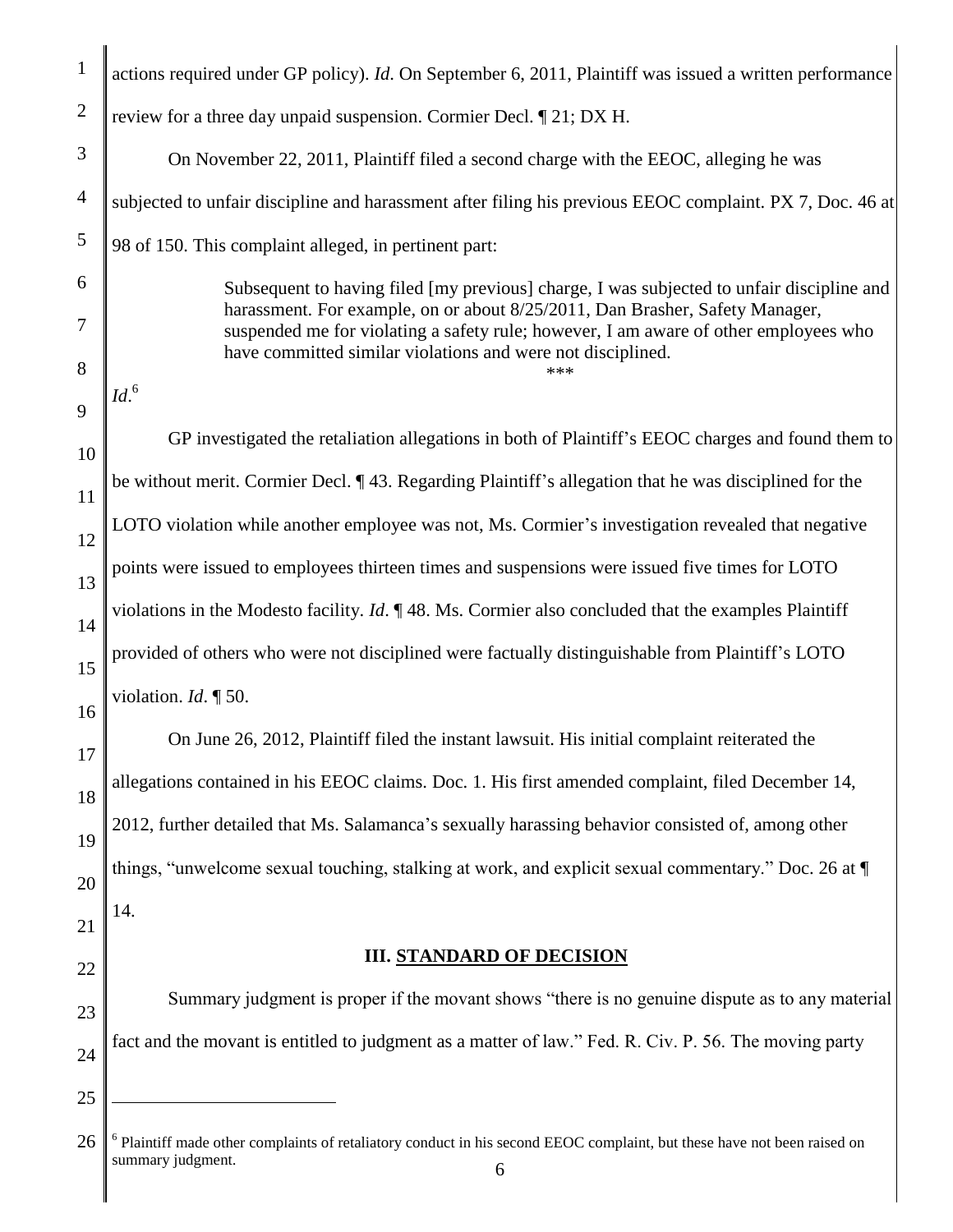1 2 3 4 5 6 7 bears the initial burden of "informing the district court of the basis for its motion, and identifying those portions of the pleadings, depositions, answers to interrogatories, and admissions on file, together with the affidavits, if any, which it believes demonstrate the absence of a genuine issue of material fact." *Celotex Corp. v. Catrett*, 477 U.S. 317, 323 (1986) (internal citation and quotation omitted). A fact is material if it could affect the outcome of the suit under the governing substantive law; "irrelevant" or "unnecessary" factual disputes will not be counted. *Anderson v. Liberty Lobby, Inc*., 477 U.S. 242, 248 (1986).

8 9 10 11 12 13 14 If the moving party would bear the burden of proof on an issue at trial, that party must "affirmatively demonstrate that no reasonable trier of fact could find other than for the moving party." *Soremekun v. Thrifty Payless, Inc*., 509 F.3d 978, 984 (9th Cir. 2007). In contrast, if the non-moving party bears the burden of proof on an issue, the moving party can prevail by "merely pointing out that there is an absence of evidence to support the non-moving party's case." *Id*. When the moving party meets its burden, the non-moving party must demonstrate that there are genuine disputes as to material facts by either:

(A) citing to particular parts of materials in the record, including depositions, documents, electronically stored information, affidavits or declarations, stipulations (including those made for purposes of the motion only), admissions, interrogatory answers, or other materials; or

(B) showing that the materials cited do not establish the absence or presence of a genuine dispute, or that an adverse party cannot produce admissible evidence to support the fact.

19 Fed. R. Civ. P. 56(c).

20 In ruling on a motion for summary judgment, a court does not make credibility determinations or

21 weigh evidence. *See Anderson*, 477 U.S. at 255. Rather, "[t]he evidence of the non-movant is to be

22 believed, and all justifiable inferences are to be drawn in his favor." *Id*. Only admissible evidence may

23 be considered in deciding a motion for summary judgment. Fed. R. Civ. P. 56(c)(2). "Conclusory,

24 speculative testimony in affidavits and moving papers is insufficient to raise genuine issues of fact and

25 defeat summary judgment." *Soremekun*, 509 F.3d at 984.

26

15

16

17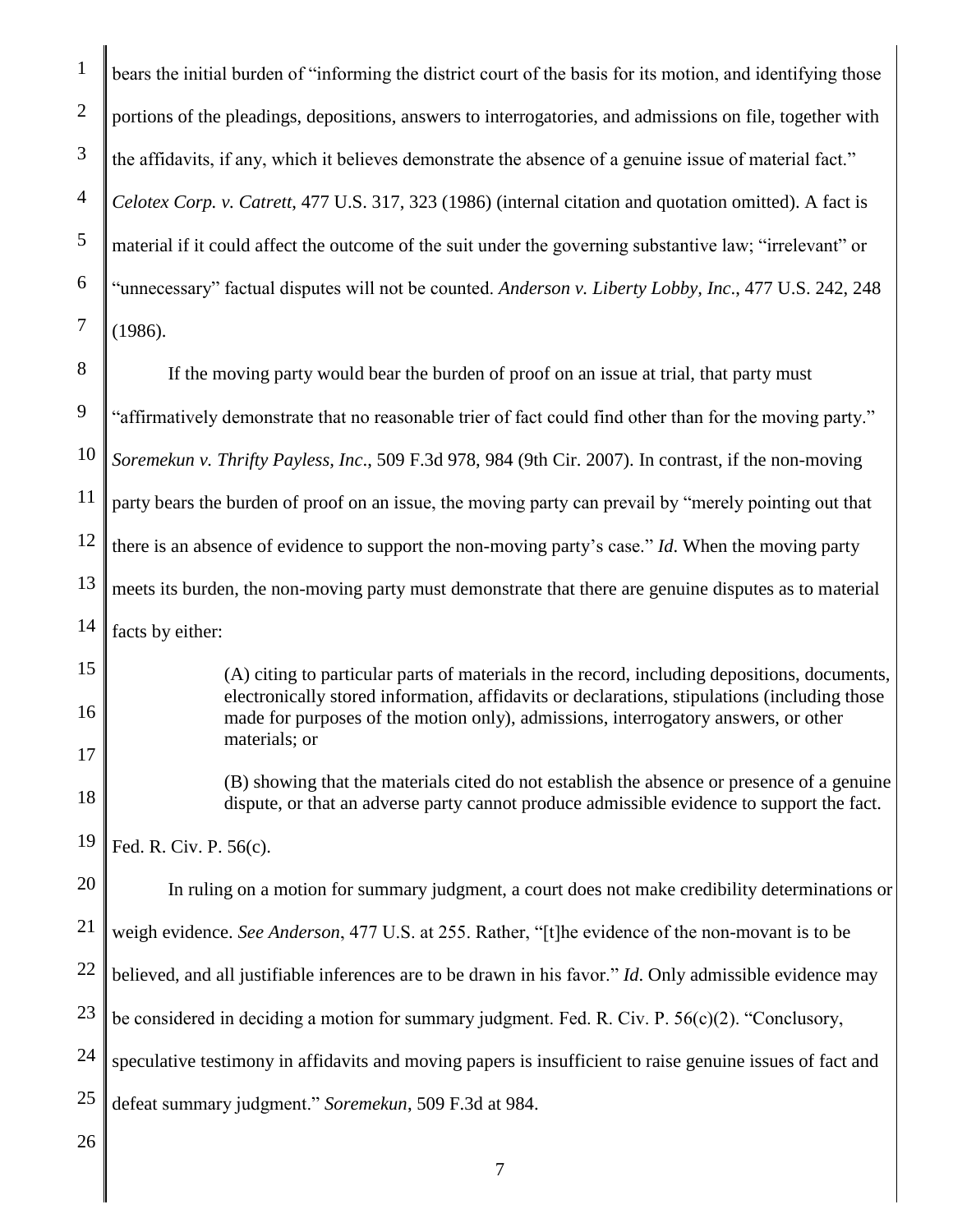1 2 3 4 5 6 7 8 9 10 11 12 13 14 15 16 17 18 19 20 21 22 23 24 25 **IV. DISCUSSION A. The "Omitted Evidence."**  Defendant argues that Plaintiff made admissions against his self-interest by denying during GP's initial investigation into his complaints that Ms. Salamanca touched him or engaged in any overtly sexual acts. Doc. 47 at 2. Defendant argues that Plaintiff's subsequent attempts to use contradictory evidence to prevent summary judgment should be disregarded as sham evidence under the doctrine of "pre-trial estoppel." *Id*. In support of the application of this legal doctrine, Defendant cites a California case, *D'Amico v. Board of Medical Examiners*, 11 Cal. 3d 1, 21-22 (1974), 7 and a district court case from the Southern District of Ohio, *Nilavar v. Mercy Health System-Western Ohio*, 254 F. Supp. 2d 897, 901-902 (S.D. Ohio 2003), Doc. 47 at 2, totally ignoring the body of caselaw on this subject from within this Circuit, including a recent ruling from this Court, *Oyarzo v. Tuolumne Fire Dist*., 2013 WL 3327882, --- F. Supp. 2d --- (E.D. Cal. July 1, 2013). The relevant rules are described in *Oyarzo*: A party cannot "create a triable issue of fact, and thus survive summary judgment, merely by contradicting his or her own sworn deposition testimony with a later declaration." *Disc Golf Ass'n, Inc. v. Champion Discs, Inc*., 158 F.3d 1002, 1008 (9th Cir. 1998). This is because "if a party who has been examined at length on deposition could raise an issue of fact simply by submitting an affidavit contradicting his own prior testimony, this would greatly diminish the utility of summary judgment as a procedure for screening out sham issues of fact." *Kennedy v. Allied Mut. Ins. Co*., 952 F.2d 262, 266 (9th Cir. 1991). The sham affidavit rule may be invoked only if a district court makes "a factual determination that the contradiction was actually a sham" and "the inconsistency between a party's deposition testimony and subsequent affidavit … [is] clear and unambiguous." *Van Asdale v. Int'l Game Tech*., 577 F.3d 989, 998–99 (9th Cir. 2009). *Id*. at \* 12. These cases stand for the proposition that a party cannot directly contradict a statement made in a sworn deposition by a later declaration. None of these cases stand for the proposition that a party cannot contradict an unsworn statement to a human resources manager during an internal investigation by  $\overline{a}$  $<sup>7</sup>$  Any holding from this state law case concerning procedures to be applied to the summary judgment process is inapplicable</sup> here. Under the *Erie* doctrine, federal law governs the procedural aspects of summary judgment in a diversity case, *Caesar Electronics Inc. v. Andrews*, 905 F.2d 287, 289 n.3 (9th Cir. 1990), a doctrine that has been extended to cases in which a

26 8 federal court exercises supplemental jurisdiction over a state law claims, *see In re Exxon Valdez*, 484 F.3d 1098, 1100 (9th Cir. 2007).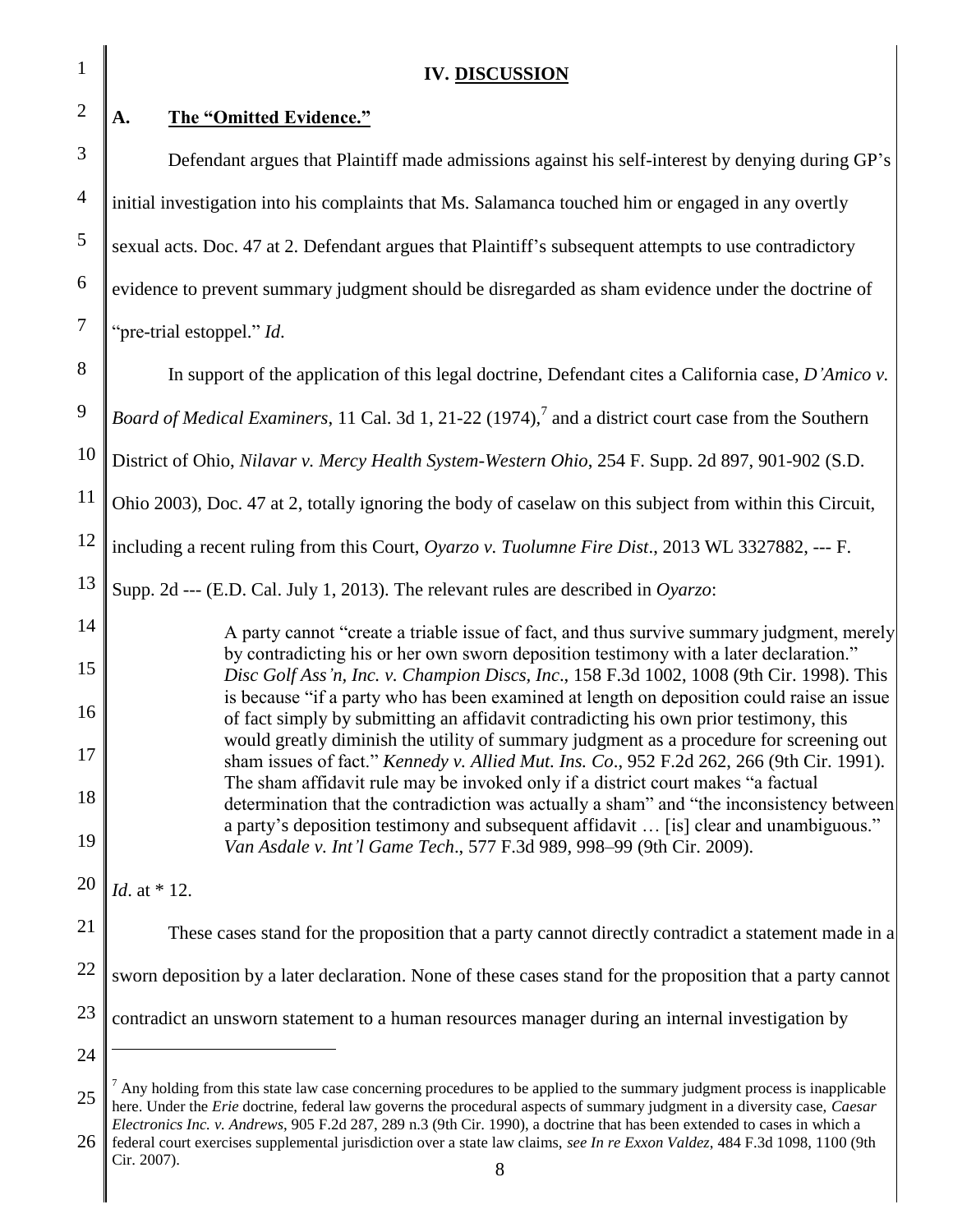| $\mathbf{1}$        | subsequent deposition testimony. Defendant's request that the Court disregard Plaintiff's "sham issues                                                                                  |  |  |
|---------------------|-----------------------------------------------------------------------------------------------------------------------------------------------------------------------------------------|--|--|
| $\overline{2}$      | of fact" is DENIED.                                                                                                                                                                     |  |  |
| 3                   | <b>B.</b><br><b>Employment Discrimination Claims.</b>                                                                                                                                   |  |  |
| $\overline{4}$      | 1.<br><b>Sex Discrimination Claims.</b>                                                                                                                                                 |  |  |
| 5                   | Both Title VII and FEHA prohibit employment discrimination based upon sex. Title VII makes it                                                                                           |  |  |
| 6                   | unlawful for employers:                                                                                                                                                                 |  |  |
| $\overline{7}$<br>8 | (1) to fail or refuse to hire or to discharge any individual, or otherwise to discriminate<br>against any individual with respect to his compensation, terms, conditions, or privileges |  |  |
| 9                   | of employment, because of such individual's race, color, religion, sex, or national origin;<br><b>or</b>                                                                                |  |  |
| 10                  | (2) to limit, segregate, or classify his employees or applicants for employment in any way<br>which would deprive or tend to deprive any individual of employment opportunities or      |  |  |
| 11                  | otherwise adversely affect his status as an employee, because of such individual's race,<br>color, religion, sex, or national origin.                                                   |  |  |
| 12                  | 42 U.S.C. § 2000e-2(a)(1), (2). Because the purposes of Title VII and FEHA are similar, the standard                                                                                    |  |  |
| 13                  | for proving intentional discrimination under Title VII applies to FEHA discrimination claims. Los                                                                                       |  |  |
| 14                  | Angeles Cnty. Dep't of Parks & Recreation v. Civil Serv. Com., 8 Cal. App. 4th 273, 280 (1992).                                                                                         |  |  |
| 15                  | The three-stage burden shifting test established in McDonnell Douglas Corp. v. Green, 411 U.S.                                                                                          |  |  |
| 16                  | 792, 802 (1973), applies to both Title VII and FEHA discrimination claims. Fonseca v. Sysco Food                                                                                        |  |  |
| 17                  | Services of Arizona, Inc., 374 F.3d 840, 847-50 (9th Cir. 2004), Guz v. Bechtel Nat. Inc., 24 Cal. 4th                                                                                  |  |  |
| 18                  | 317, 354 (2000). Pursuant to this framework, Plaintiff must first establish a prima facie case. See                                                                                     |  |  |
| 19                  | Fonseca, 374 F.3d at 847-49. If Plaintiff succeeds, the burden shifts to Defendant to establish a                                                                                       |  |  |
| 20                  | legitimate reason for the adverse employment action. Id. at 849-50. If Defendant carries its burden,                                                                                    |  |  |
| 21                  | Plaintiff must demonstrate that the stated reasons are merely pretext for discrimination. Id.                                                                                           |  |  |
| 22                  | <b>Prima Facie Case of Discrimination.</b><br>a.                                                                                                                                        |  |  |
| 23                  | Plaintiff may establish a prima facie case by showing that: "(1) he is a member of a protected                                                                                          |  |  |
| 24                  | class; (2) he was qualified for his position; (3) he experienced an adverse employment action; and (4)                                                                                  |  |  |
| 25                  | similarly situated individuals outside his protected class were treated more favorably, or other                                                                                        |  |  |
| 26                  | circumstances surrounding the adverse employment action give rise to an inference of discrimination."<br>9                                                                              |  |  |

║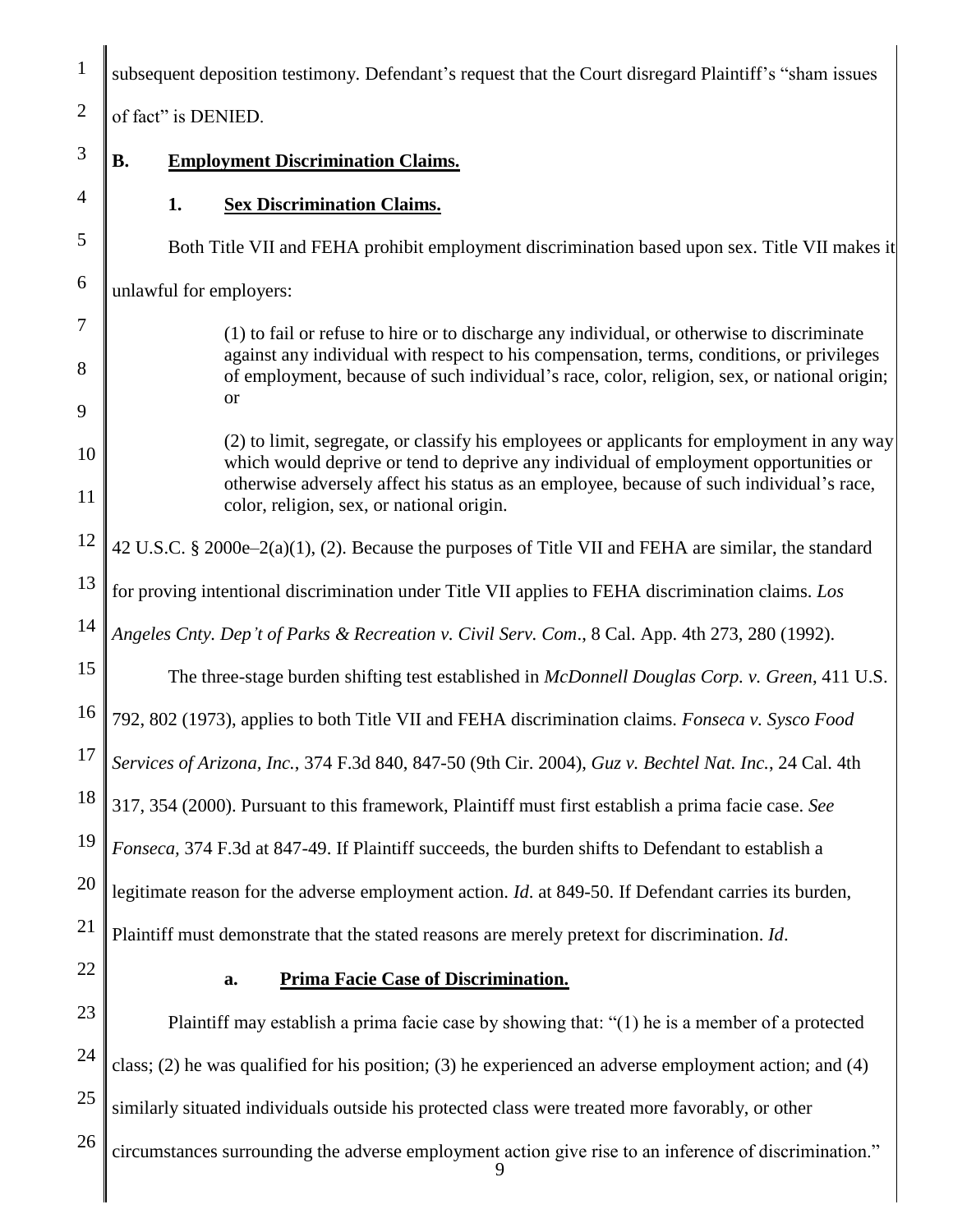*Fonseca*, 374 F.3d at 847.

For purposes of this motion, the first two elements are undisputed. First, Plaintiff is a member of a protected class. It is well established that both sexes are protected from discrimination under Title VII. *Oncale v. Sundowner Offshore Servs., Inc.*, 523 U.S. 75, 78 (1998) ("Title VII's prohibition of discrimination 'because of … sex' protects men as well as women."). Second, nothing in the record suggests Plaintiff was unqualified for the position he held.

#### **(1) Adverse Action.**

8 9 10 11 12 13 14 15 16 Plaintiff was suspended for three days without pay on or about September 6, 2011, purportedly for a LOTO safety violation that occurred on or about August 25, 2011. DSUF # 24. Defendant's contention that the suspension does not qualify as an adverse action, Doc. 47 at 4, is without merit. The Ninth Circuit has recognized that "an adverse employment action exists where an employer's action negatively affects its employee's compensation." *Fonseca*, 374 F.3d at 847. A suspension without pay constitutes an adverse employment action. *Id*. at 848 (suspension later reduced to a warning letter was nevertheless adverse action for purposes of Title VII); *see also Kelley v. Cnty. of Ventura Pers. Dep't*, 28 F.3d 106, \*1 (9th Cir. 1994) (table) (noting that defendant did not dispute that three day suspension constituted adverse employment action).

17 18

## **(2) Similarly Situated.**

19 20 21 22 23 24 25 26 10 Plaintiff argues that he has presented evidence that could permit a reasonable finder of fact to conclude that similarly situated individuals outside his protected class were treated more favorably than he was treated. First Plaintiff points out that it is undisputed that Ms. Salamanca made her own report of sexual harassment against a male co-worker. In response, GP gave that male co-worker a verbal warning, while Ms. Salamanca received no discipline as a result of Mr. Ortiz's complaints. This example entirely misses the point of similarly situated employee evidence. Such evidence is a means of demonstrating a causal connection between the adverse action and Plaintiff's protected status. The comparator individual must be similarly situated to the individual seeking relief "in all material respects." *Moran v. Selig*, 447 F.3d 748, 755 (9th Cir. 2006); *Vasquez v. Cnty. of Los Angeles*, 349 F.3d

4

5

6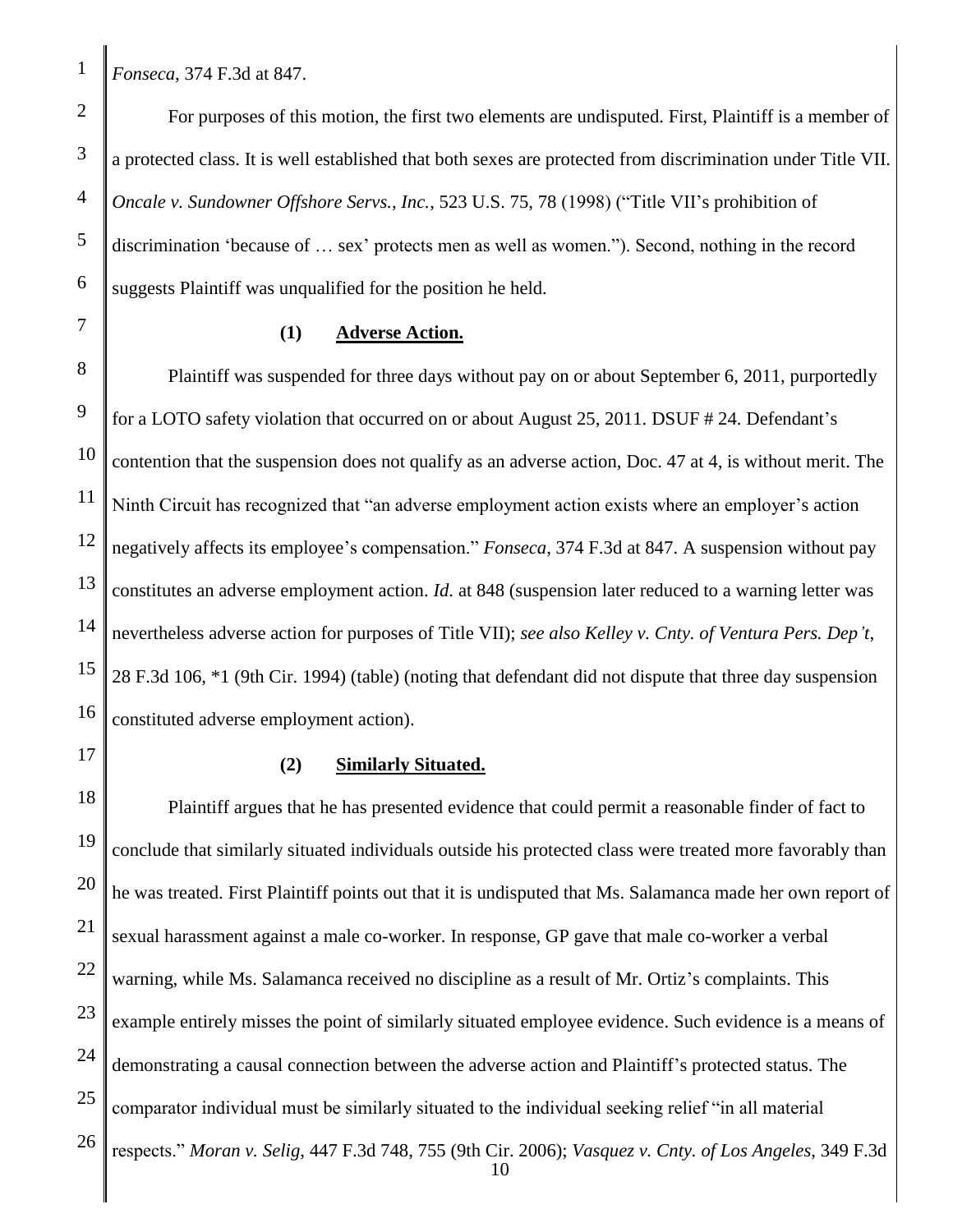634, 641 (9th Cir. 2003) ("[I]individuals are similarly situated when they have similar jobs and display similar conduct.").

3 4 5 6 7 8 9 10 11 12 13 14 Here, the adverse action complained of is discipline in connection with a safety violation. Plaintiff must demonstrate that in being disciplined he was treated differently from other employees outside his protected class. *See Gay v. Waiters' & Dairy Lunchmen's Union, Local No. 30*, 694 F.2d 531, 537 (9th Cir. 1982) (explaining that a disparate treatment case requires proof that plaintiff was "singled out and treated less favorably than others similarly situated"). To connect this adverse action to Plaintiff's protected status as a male, he must present an example of a similarly situated female who was treated differently in connection with discipline for a safety violation. *See Garcia v. Salt River Project Agr. Imp. & Power Dist*., 618 F. Supp. 2d 1092, 1098 (D. Ariz. 2007) (refusing to find plaintiff similarly situated to co-worker who did not have a similar history of preventable accidents). Because there is no evidence that Ms. Salamanca engaged in conduct that could even arguably have led to discipline for safety violations, her situation is not analogous for purposes of supporting a Title VII discrimination claim where the asserted adverse action is discipline for a safety violation.

15

1

2

## **b. Other Circumstances/Inference of Discrimination.**

16 17 18 19 20 21 22 23 24 In the absence of evidence that a similarly situated individual was treated differently, Plaintiff may point to evidence of other circumstances surrounding the adverse employment action that give rise to an inference of discrimination. Plaintiff attempts to satisfy this alternative standard in two ways. First, Plaintiff maintains that other individuals did not suffer any discipline after committing the same LOTO safety violation for which he received discipline. Plaintiff claims to have observed at least one other person commit a LOTO violation. Ortiz Depo. 136:9-19; 138:3-7 (observing the conduct). Plaintiff complained to management about his belief that this individual was not disciplined. PX 6, Doc. 46 at GP 489, 490, 493 (documentation re: Ortiz's complaint that others were not disciplined). It appears to be undisputed that this other individual was not disciplined. *Id*. at GP 493. Even assuming that Plaintiff's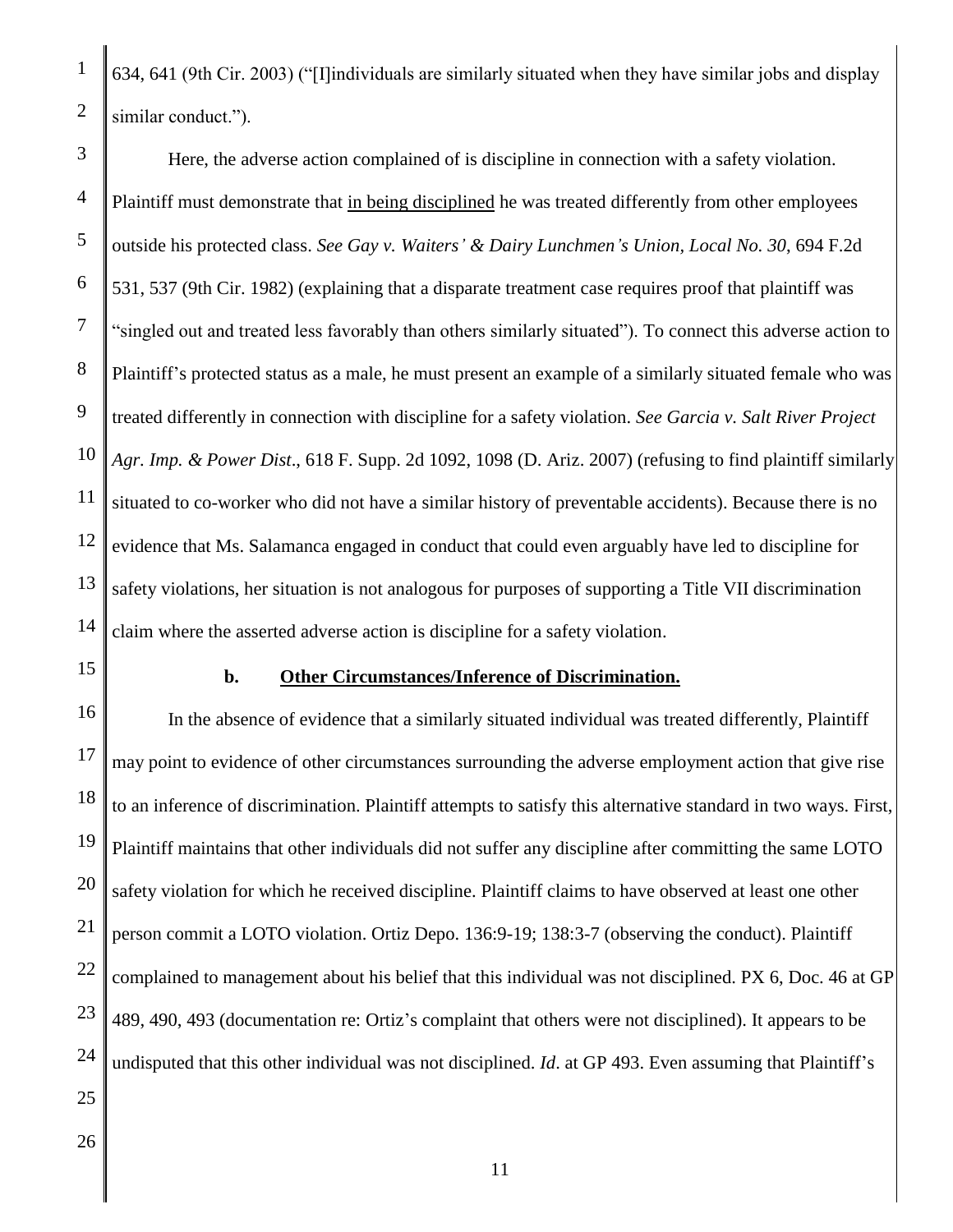disciplinary violation was similar to the other individual's violation, $^8$  there is no evidence to support an inference that GP drew any distinction between these two violations because of Plaintiff's sex. There is no evidence, for example, that the other violator was a woman. Whether this evidence supports Plaintiff's claim for retaliation is addressed separately below. Plaintiff next points to a series of comments made by his superiors about his sexual harassment complaints. According to Plaintiff's version of events, upon hearing of Plaintiff's complaint of sexual harassment, GP Plant Manager "Troy,"<sup>9</sup> allegedly told Plaintiff that if Plaintiff continued to "feel[] like that," Plaintiff "would never get to where he [Troy] was at…." Ortiz Depo. 42:1-3. Troy then asked Plaintiff to "throw [his complaint] in the trash." *Id*. at 42:3-4. Plaintiff also maintains that Todd Wells

10 joked that the conduct Plaintiff complained of "couldn't be sexual harassment." *Id*. at 88: 3-4. 10

11 12 13 Viewing this evidence in a light most favorable to Plaintiff, a finder of fact could conclude that GP managers discriminated against Plaintiff because he was a male making a complaint of sexual harassment against a female co-worker. Plaintiff has established a prima facie case of sex

14 discrimination.

15

16

17

1

2

3

4

5

6

7

8

9

# **c. Legitimate Non-Discriminatory Reason /Pretext.**

"If the plaintiff establishes a prima facie case, the burden of production-but not persuasion-then

 $\overline{a}$ 

21  $10$  Defendant objects to the portions of Plaintiff's deposition in which Plaintiff describes these and other statements GP managers made to Plaintiff. Defendant objects that Plaintiff's testimony about these statements is inadmissible hearsay

<sup>18</sup>

<sup>19</sup> <sup>8</sup> Defendant maintains that while Plaintiff had more than ten years of experience at the time of his LOTO violation, this other individual was not properly trained at the time the other violation occurred, making discipline inappropriate. *See* Doc 47 at 3; PX 6 at GP 493.

<sup>20</sup>  $9$  The Court has been unable to identify Troy's full name from the present record. Accordingly, he will be referenced simply as "Troy" herein.

because "Plaintiff's testimony about what he said to GP managers, and the managers' statement[s] in response, are out of court statements offered to prove the truth of the matter[s] asserted." Doc. 48 at 8. This is incorrect. Plaintiff offers these

<sup>22</sup> statements not to prove their truth (e.g., that what Plaintiff alleged actually could not be sexual harassment). Rather, he offers these statements to prove that these statements were made and to demonstrate that GP's claimed rationale for disciplining

<sup>23</sup> him was a pretext for discrimination. This testimony is not barred by the hearsay rule. *Bergene v. Salt River Project Agr. Imp. & Power Dist.*, 272 F.3d 1136, 1142 (9th Cir. 2001) (reversing as abuse of discretion district court's exclusion as hearsay of

<sup>24</sup> manager's threat to plaintiff that plaintiff would not get promotion if she held out for too much money in negotiations because statement was not offered to prove discriminatory intent, not to prove that plaintiff actually would not get the promotion); *Calmat Co. v. United States Dept. of Labor,* 364 F.3d 1117, 1124 (9th Cir. 2004) (testimony about racial slurs

<sup>25</sup> said to the witness is not hearsay because it is offered as evidence that racially-offensive speech occurred at the workplace). Moreover, even if these statements were hearsay, they would nevertheless be admissible under Federal Rule of Evidence

<sup>26</sup> 801(d)(2)(D), because they are offered against a party, GP, and were made by GP's employee within the scope of the employee-employer relationship.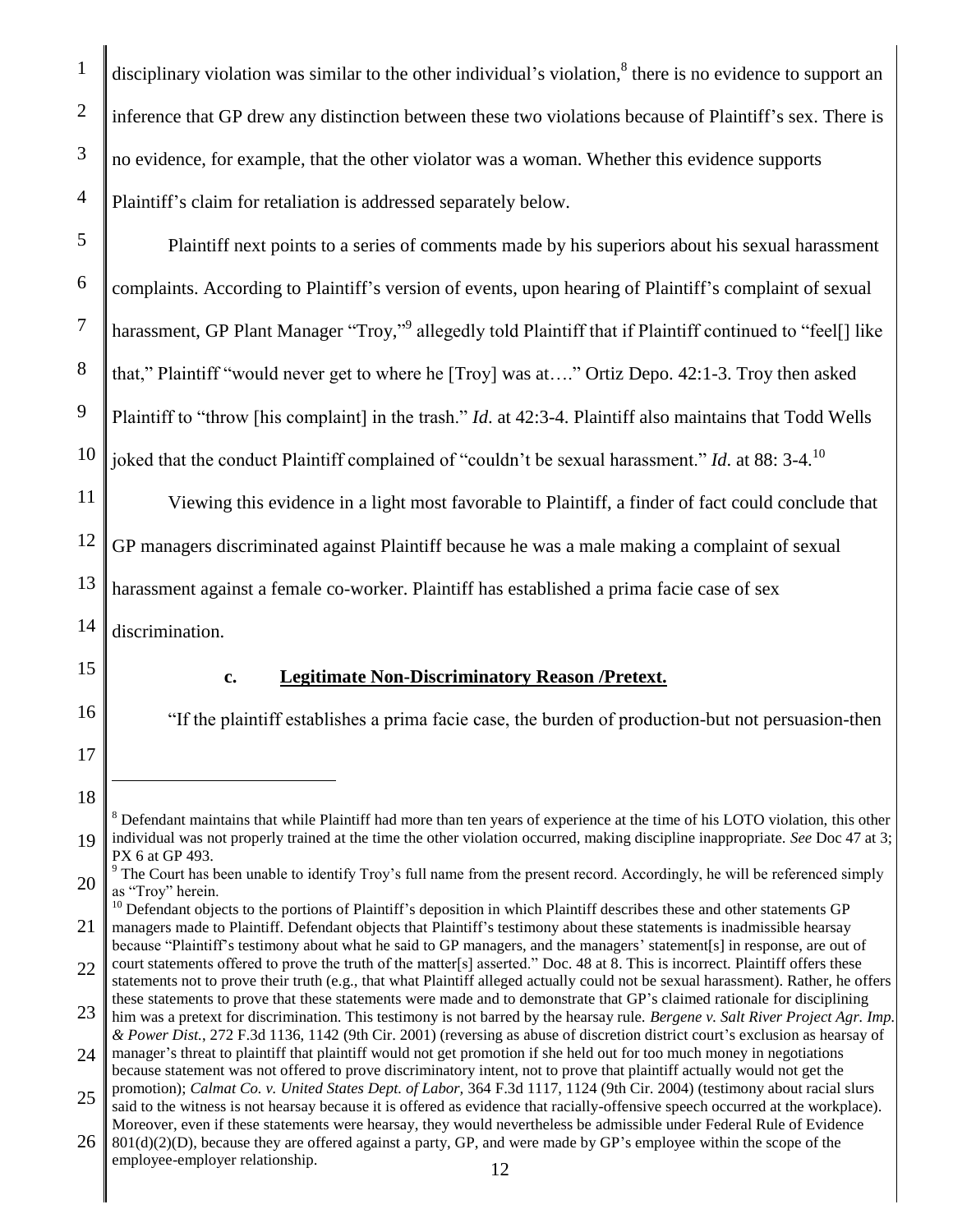shifts to the employer to articulate some legitimate, nondiscriminatory reason for the challenged action." *Villiarimo*, 281 F.3d at 1062 (citing *McDonnell Douglas*, 411 U.S. at 802). If the employer does so, the plaintiff must show that the articulated reason is pretextual, either directly by persuading the court that a discriminatory reason more likely motivated the employer or indirectly by showing that the employer's proffered explanation is unworthy of credence. *Id*. (internal citations and quotations omitted). To show pretext, a plaintiff can produce "either direct evidence, such as clearly sexist, racist, or similarly discriminatory statements or actions by the employer, or circumstantial evidence supporting an inference of retaliatory or discriminatory motive, so long as such evidence is specific and substantial." *Munoz v. Mabus*, 630 F.3d 856, 865 (9th Cir. 2010);

10 11 12 Here, GP does articulate a legitimate, nondiscriminatory reason for suspending Plaintiff, namely that he committed a LOTO safety violation. DSUF #24. Plaintiff does not dispute that the violation occurred.<sup>11</sup>

13 14 15 16 17 18 19 20 21 Plaintiff argues GP's articulated reason for the suspension is unworthy of credence because at least one other employee committed a similar safety violation but was not disciplined. As explained above, Plaintiff claims to have observed at least one other person commit a LOTO without suffering discipline. Ortiz Depo. 136:9-19; 138:3-7 (observing the conduct); PX 6, Doc. 46 (GP 489, 490, 493) (documentation re: Ortiz's complaint that others were not disciplined). But, Defendant has presented evidence that this other individual was not properly trained and therefore that it would not have been proper to issue a LOTO violation to that individual. Cormier Decl. Ex. L (GP 493).<sup>12</sup> Plaintiff fails to present any evidence to the contrary; his only evidence is that he observed this individual commit the LOTO violation. As a result, he has failed to raise a dispute as to whether his suspension is unworthy of

22 23

 $\overline{a}$ 

1

2

3

4

5

6

7

8

<sup>24</sup> <sup>11</sup> Plaintiff does argue that Todd Wells instructed him to commit the LOTO violation. *See* Pltf's Response to DSUF #24. While this assertion may be relevant to the pretext analysis, GP has articulated a legitimate, non-discriminatory reason for the suspension.

<sup>25</sup>  $12$  This evidence comes in the form of Ms. Cormier's notes reflecting information provided to her by others. Even if, *arguendo*, this evidence is hearsay, Plaintiff failed to raise any such objection. For purposes of summary judgment, a court

<sup>26</sup> must consider evidence, even if it is hearsay, where the opposing party failed to object. *Skillsky v. Lucky Stores, Inc*., 893 F.2d 1088, 1094 (9th Cir. 1990); *see also Orlando v. Hotel Employees & Rest. Employees Int'l Union Welfare Fund*, 46 F.3d 1143 (9th Cir. 1995) (hearsay objection may be waived).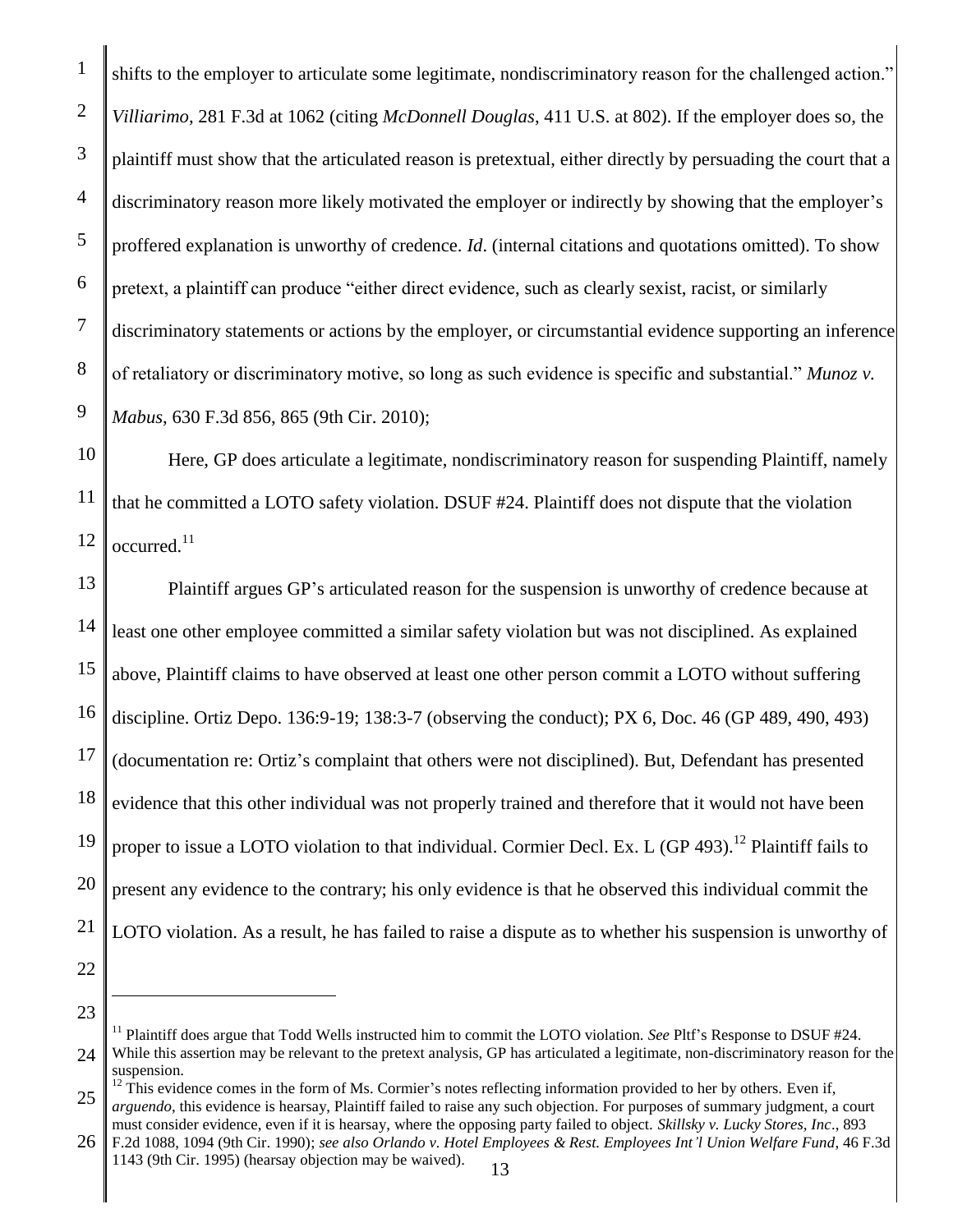credence.

Plaintiff also testified at his deposition that GP managers made various statements indicating discriminatory intent. As described above, according to Plaintiff, upon hearing of Plaintiff's complaint of sexual harassment, GP Plant Manager Troy, told Plaintiff that if Plaintiff continued to "feel[] like that," Plaintiff "would never get to where he [Troy] was at…." Ortiz Depo. 42:1-3. Troy then asked Plaintiff to "throw [his complaint] in the trash." *Id*. at 42:3-4. Plaintiff also maintains that Todd Wells joked that the conduct Plaintiff complained of "couldn't be sexual harassment." *Id*. at 88: 3-4.

8 9 10 11 12 13 14 15 16 17 18 19 20 21 22 23 24 25 26 The next step in the analysis requires the Court to determine whether these comments constitute "direct evidence" of discriminatory animus. "Direct evidence is evidence which, if believed, proves the fact [of discriminatory animus] without inference or presumption." *Godwin v. Hunt Wesson, Inc*., 150 F.3d 1217, 1221 (9th Cir. 1998); *see also Berg v. California Horse Racing Bd*., 419 F. Supp. 2d 1219, 1229 (E.D. Cal. 2006) ("[A] statement constitutes circumstantial evidence [if] it requires an additional inferential step to demonstrate that the [employer acted] because of [p]laintiff's gender."). On the one hand statements containing sexist slurs would clearly constitute direct evidence. *See Chuang v. Univ. of Cal. Davis,* 225 F.3d 1115, 1128 (9th Cir. 2000) (holding that the statement "two chinks ... were more than enough" is direct evidence of discrimination); *Cordova v. State Farm Ins. Cos.,* 124 F.3d 1145, 1148 (9th Cir. 1997) (holding that the statement "dumb Mexican" is direct evidence of discrimination); *Coghlan*, 413 F.3d at 1095 ("Direct evidence typically consists of clearly sexist, racist, or similarly discriminatory statements or actions by the employer."); *Godwin*, 150 F.3d at 1221 (plaintiff presented direct evidence of discriminatory intent because her supervisor said he "did not want to deal with [a] female"). On the other hand, purely generic statement unrelated to protected status must be judged under the "specific and substantial" circumstantial evidence test. *See Aguilera v. Golden Eagle Distributors, Inc.*, 2007 WL 2904167, \*2 (D. Ariz. Oct. 4, 2007) (decisionmaker's statement to plaintiff that "I think it's time for you to start looking for another job" was "not the kind of remark that qualifies as direct evidence of discrimination"); *Berg*, 419 F. Supp. at 1229 (rejecting plaintiff's argument that a statement was direct evidence of discrimination and treating that statement as circumstantial evidence subject to

14

3

4

5

6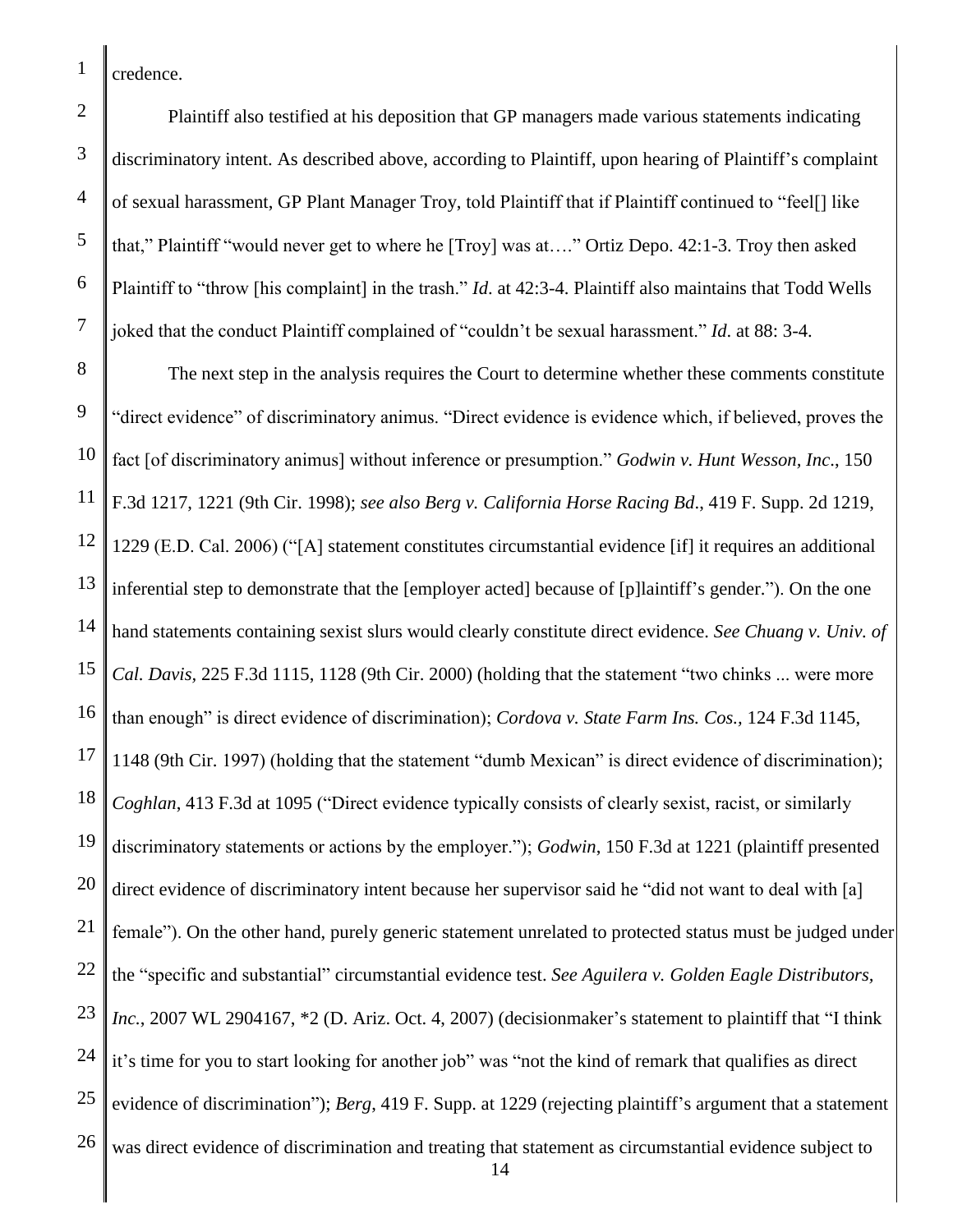the "specific and substantial" requirement).

1

2 3 4 5 6 7 8 9 10 11 12 13 14 15 16 17 Here, the offered statements make no mention of Plaintiff's protected status as a male, nor do they contain any sexist comments, or otherwise connect GP's conduct to Plaintiff's protected status. Therefore, the statements must be "specific and substantial" to warrant a finding of pretext. In other words, the statements must "specifically or substantially demonstrate that Defendants' proffered reason for the alleged adverse employment action is a pretext for gender discrimination." *Berg*, 419 F. Supp. 2d at 1230. Even viewing these statements in a light most favorable to Plaintiff, they do not satisfy this standard. Even assuming Troy criticized Plaintiff for making an allegation of sexual harassment and suggested such allegations would hinder Plaintiff's career advancement, there is no indication in these statements or otherwise that Troy offered such commentary because Plaintiff was a male making a complaint of sexual harassment. The same logic applies to Todd Well's comment. Wells' comments do not suggest Wells discounted Plaintiff's sexual harassment allegations because Plaintiff was male. Rather, the undisputed evidence demonstrates that Plaintiff in fact declined to describe Ms. Salamanca's allegedly sexual conduct in any detail in the meeting attended by Wells in February 2011 that led to Wells' alleged comment that the conduct "could not possibly be sexual harassment."<sup>13</sup> Whether either or both of these comments supports a finding of pretext in the context of Plaintiff's retaliation claim is an entirely separate question.

18 19 20 21 Plaintiff has not presented specific and substantial circumstantial evidence of discriminatory animus toward Plaintiff sufficient to establish pretext for purposes of the *McDonnell Douglass* burden shifting analysis. Defendant's motion for summary judgment as to Plaintiff's sex discrimination claims is GRANTED.

22

## **2. Section 1981.**

23 24

25

 $\overline{a}$ 

Both parties' briefs suggest Plaintiff relies upon 42 U.S.C. § 1981 as an alternative basis for his

<sup>26</sup>  $<sup>13</sup>$  Plaintiff also presents some evidence that various individuals, possibly including managers, laughed at him on various</sup> occasions, but Plaintiff fails to demonstrate how any of these instances of laughter indicate intent to discriminate against him because he is a male.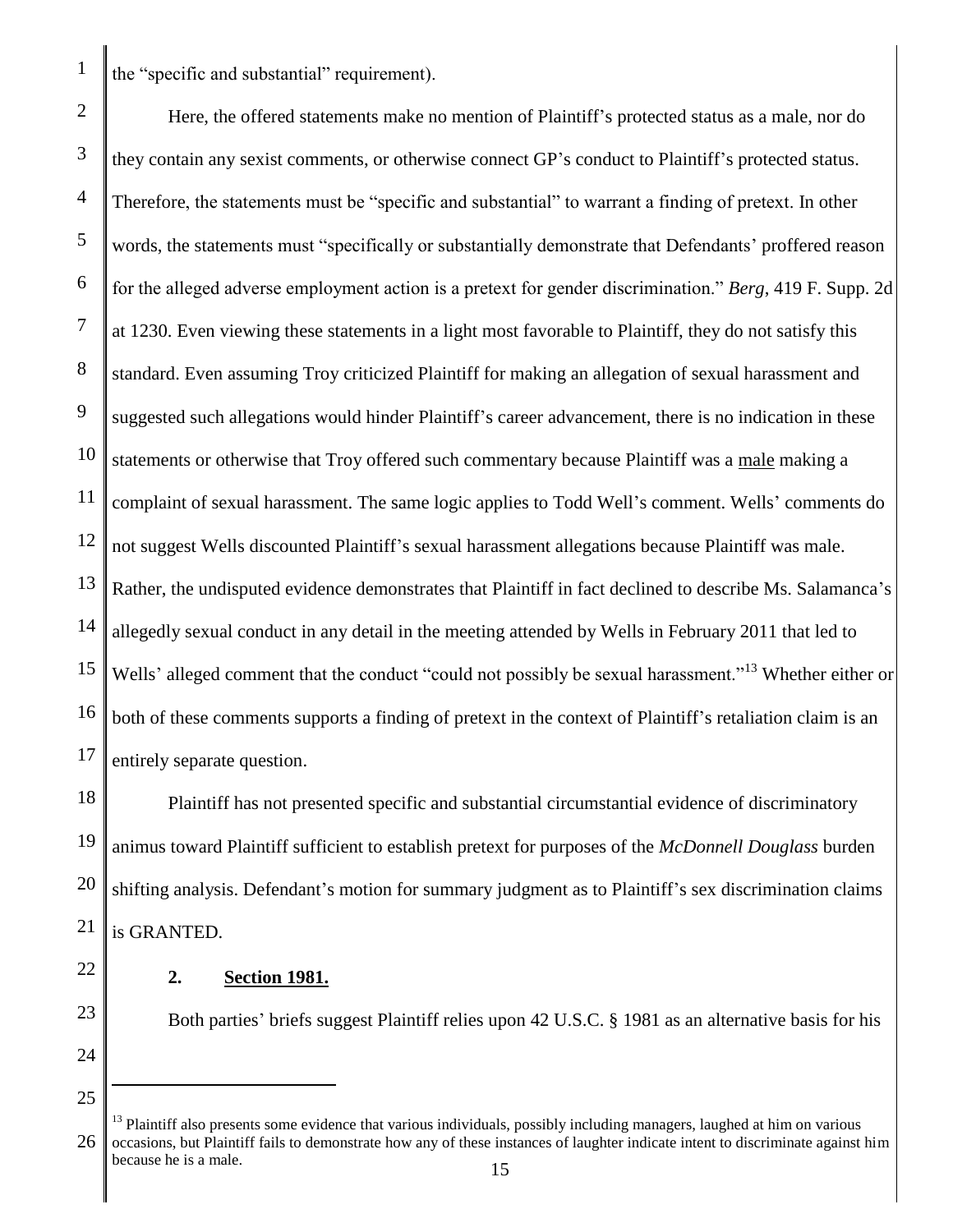| $\mathbf{1}$        | civil rights claim. See Doc. 41-1 at 1; Doc. 43 at $7.^{14}$ However, the Court has been unable to locate any                                                                                                                                                                                                                                                                      |
|---------------------|------------------------------------------------------------------------------------------------------------------------------------------------------------------------------------------------------------------------------------------------------------------------------------------------------------------------------------------------------------------------------------|
| $\overline{2}$      | reference to Section 1981 in the FAC. Even if the FAC had relied upon Section 1981, it is inapplicable                                                                                                                                                                                                                                                                             |
| $\mathfrak{Z}$      | in this case. Section 1981 provides:                                                                                                                                                                                                                                                                                                                                               |
| $\overline{4}$<br>5 | All persons within the jurisdiction of the United States shall have the same right in every<br>State and Territory to make and enforce contracts, to sue, be parties, give evidence, and<br>to the full and equal benefit of all laws and proceedings for the security of persons and<br>property as is enjoyed by white citizens, and shall be subject to like punishment, pains, |
| 6                   | penalties, taxes, licenses, and exactions of every kind, and no other.                                                                                                                                                                                                                                                                                                             |
| $\sqrt{ }$          | 42 U.S.C. § 1981. Despite its seemingly race-neutral language, it is well-accepted that section 1981                                                                                                                                                                                                                                                                               |
| $8\,$               | "creates a cause of action only for those discriminated against on account of their race or ethnicity"                                                                                                                                                                                                                                                                             |
| 9                   | Johnson v. Riverside Healthcare Sys., LP, 534 F.3d 1116, 1123 (9th Cir. 2008); Dickerson v. Cal Waste                                                                                                                                                                                                                                                                              |
| 10                  | Solutions, 2009 WL 2913452 (N.D. Cal. Sept. 8, 2009) ("Section 1981 does not provide a claim based                                                                                                                                                                                                                                                                                 |
| 11                  | on sex discrimination or sexual harassment—not even when the sexual harassment or discrimination is                                                                                                                                                                                                                                                                                |
| 12                  | allegedly intertwined with racial discrimination."). The FAC does not allege and the record does not that                                                                                                                                                                                                                                                                          |
| 13                  | Plaintiff was discriminated against on account of his racial or ethnic background.                                                                                                                                                                                                                                                                                                 |
| 14                  | C.<br><b>Retaliation Claims.</b>                                                                                                                                                                                                                                                                                                                                                   |
| 15                  | Analysis of a claim for retaliatory termination under either Title VII or California law also                                                                                                                                                                                                                                                                                      |
| 16                  | follows the McDonnell Douglass approach. Villiarimo v. Aloha Island Air, Inc., 281 F.3d 1054, 1064                                                                                                                                                                                                                                                                                 |
| 17                  | (9th Cir. 2002); Yanowitz v. L'Oreal USA, Inc., 36 Cal. 4th 1028, 1042 (2005)                                                                                                                                                                                                                                                                                                      |
| 18                  | Prima Facie Case.<br>a.                                                                                                                                                                                                                                                                                                                                                            |
| 19                  | To establish a prima facie case of retaliation, Plaintiff must show: (1) he engaged in a protected                                                                                                                                                                                                                                                                                 |
| 20                  | activity; (2) he suffered an adverse employment decision; and (3) there was a causal link between the                                                                                                                                                                                                                                                                              |
| 21                  | protected activity and the adverse employment decision. Villiarimo, 281 F.3d at 1064.                                                                                                                                                                                                                                                                                              |
| 22                  | There is no dispute here that Plaintiff engaged in a protected activity by complaining about                                                                                                                                                                                                                                                                                       |
| 23                  | sexual harassment. He made twelve calls to the GP employment complaint line between November 29,                                                                                                                                                                                                                                                                                   |
| 24                  | 2010 and March 14, 2011. PX 6. He also complained to Robert Einhell, one of his managers, on May                                                                                                                                                                                                                                                                                   |
| 25                  |                                                                                                                                                                                                                                                                                                                                                                                    |
|                     |                                                                                                                                                                                                                                                                                                                                                                                    |

<sup>26</sup>  $\parallel$  <sup>14</sup> It is possible that these are mistaken references to 42 U.S.C. § 1981a, which is relevant in this case.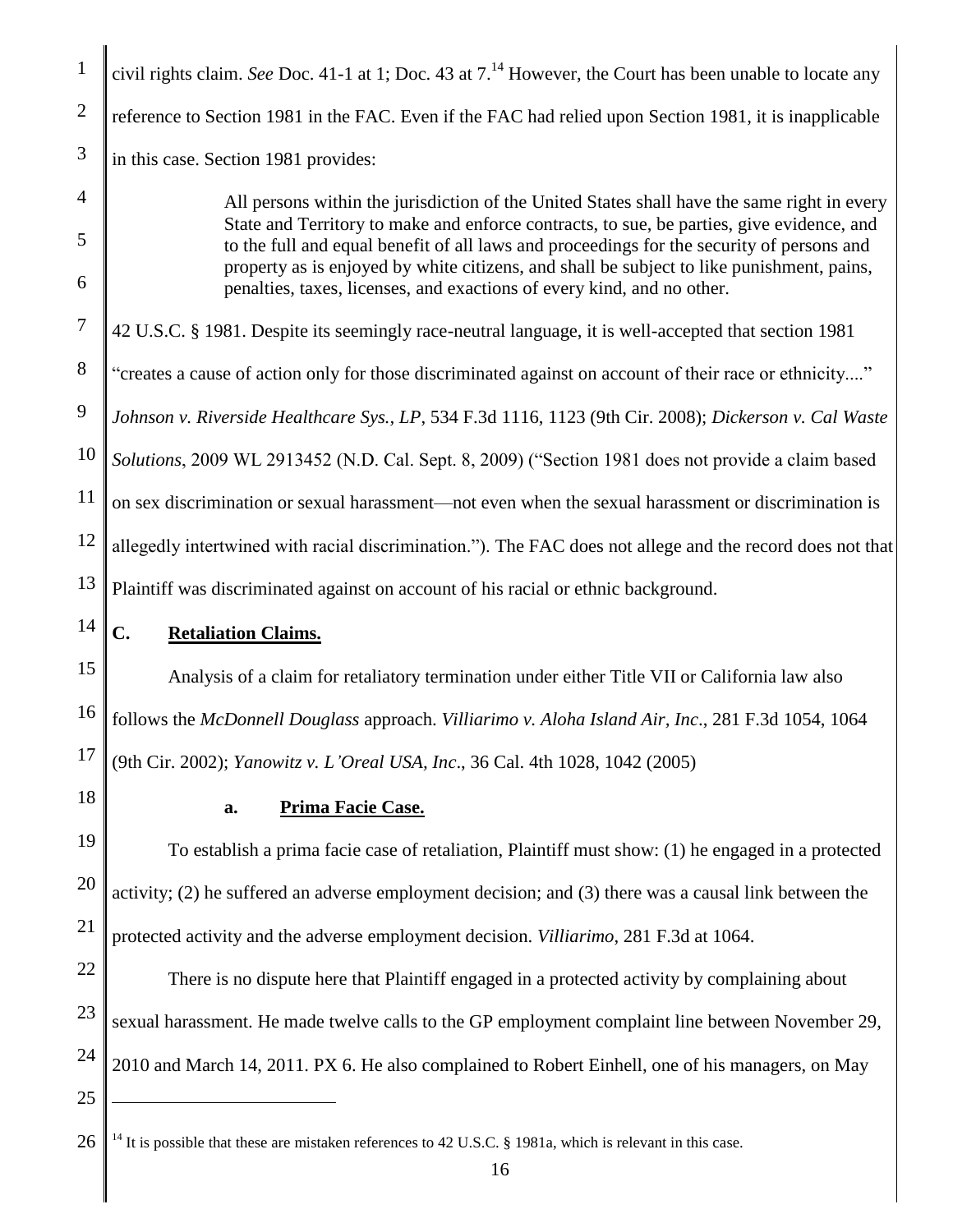11, 2011, DX J, and to the EEOC on June 14, 2011 and November 22, 2011, PX 7.

As discussed above, Plaintiff's three-day suspension without pay constituted an adverse employment action.

10 11 12 13 14 15 16 17 18 To establish the final prima facie element, causation, "the plaintiff must show by a preponderance of the evidence that engaging in the protected activity was one of the reasons for the adverse employment decision and that but for such activity the decision would not have been made." *Kraus v. Presidio Trust Facilities Division/Residential Mgmt. Branch*, 704 F. Supp. 2d 859, 863 (N.D. Cal .2010) (citing *Villiarimo,* 281 F.3d at 1064). "The causal link may be established by an inference derived from circumstantial evidence, such as the employer's knowledge that the plaintiff engaged in protected activities and the proximity in time between the protected action and allegedly retaliatory employment decision." *Jordan v. Clark*, 847 F.2d 1368, 1376 (9th Cir. 1988) (internal citations and quotations omitted). The timing of adverse employment action can provide strong evidence of retaliation. *Stegall v. Citadel Broadcasting Co*., 350 F.3d 1061, 1069 (9th Cir. 2003); *Yartzoff v. Thomas*, 809 F.2d 1371, 1376 (9th Cir. 1987) (causation was found from proximity alone where the adverse actions occurred within three months after protected activity, two weeks after charge investigated, and less than two months after investigation ended). Here, Plaintiff's suspension occurred on August 25, 2011, less than three months after his June 14, 2011 complaint to the EEOC. Plaintiff has made out a prima facie case of retaliation.

19

# **b. Legitimate Non-Discriminatory Reason for Discipline/Pretext.**

20 21 22 23 Once Plaintiff makes out a prima facie case of retaliation the burden shifts back to Defendant to articulate a legitimate, non-discriminatory reason for the adverse employment action. *Stegall v. Citadel Broad. Co*., 350 F.3d 1061, 1066 (9th Cir. 2003). As was the case in the discrimination claim, Defendant satisfies this burden because Plaintiff committed a LOTO violation.

24 25 17 Plaintiff then has "two avenues available for showing that [Defendant's] legitimate explanation for [the adverse action] is actually a pretext for retaliation. The first is by directly persuading the court that a discriminatory reason more likely motivated the employer, or indirectly by showing that the

1

2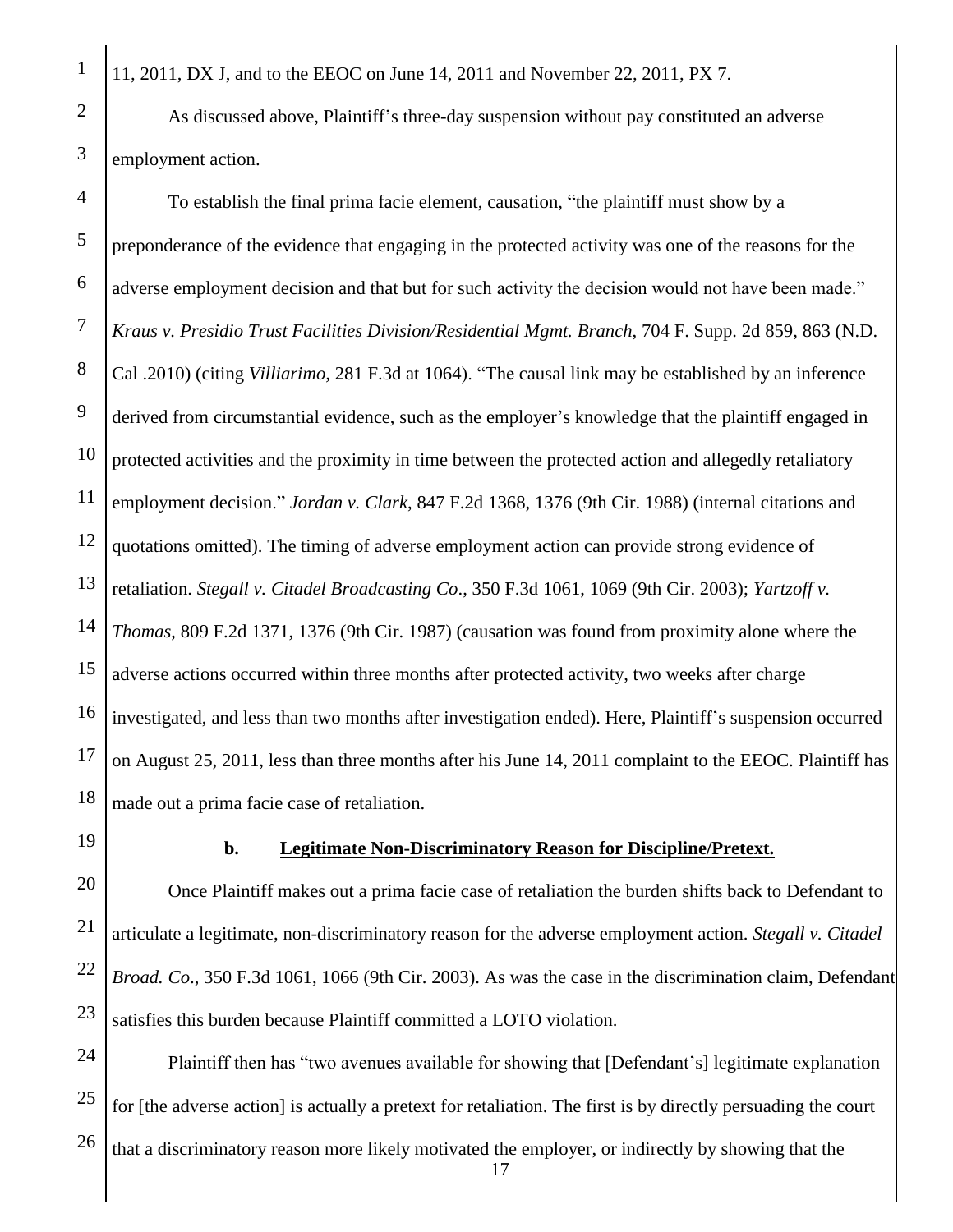2 3 4 5 6 7 8 employer's proffered explanation is unworthy of credence." *Id*. In contrast to the discrimination claim, where GP Plant Manager Troy's statements were not directly connected to Plaintiff's protected status, Troy's statements are directly connected to Plaintiff's protected conduct. According to Plaintiff, in reference to Plaintiff's sexual harassment complaints, Troy told Plaintiff that if Plaintiff continued to "feel[] like that," Plaintiff "would never get to where he [Troy] was at…." Ortiz Depo. 42:1-3. Troy then asked Plaintiff to "throw [his complaint] in the trash." *Id*. at 42:3-4. This is quintessential direct evidence of retaliatory animus. Plaintiff has demonstrated pretext in the context of his retaliation claims for purposes of summary judgment.

Defendant's motion for summary judgment as to Plaintiff's retaliation claims is DENIED.

10

9

1

# **D. Hostile Work Environment Claims.**

11 12 13 14 15 Plaintiff also advances hostile work environment claims under Title VII and FEHA. "The elements of a hostile work environment claim under the FEHA track the elements of such a claim under Title VII." *Reiter v. City of Sacramento*, 87 F. Supp. 2d 1040, 1041 n. 1 (E.D. Cal. 2000); *see also Lyle v. Warner Bros. Television Prods*., 38 Cal. 4th 264, 279 (2006) ("California courts have adopted the [Title VII] standard for hostile work environment sexual harassment claims under FEHA.").

16 17 18 19 20 21 22 23 24 25 26 In general, Title VII's anti-discrimination provision is violated "when sexual harassment is sufficiently severe or pervasive to alter the conditions of the victim's employment and create an abusive working environment." *Hardage v. CBS Broad., Inc*., 427 F.3d 1177, 1183 (9th Cir. 2005). To demonstrate a prima facie case of a hostile work environment under Title VII, "a person must show that: (1) she was subjected to verbal or physical conduct of a sexual nature, (2) this conduct was unwelcome, and (3) the conduct was sufficiently severe or pervasive to alter the conditions of the victim's employment and create an abusive working environment." *Craig v. M & O Agencies, Inc.*, 496 F.3d 1047, 1055 (9th Cir. 2007). "Additionally, the working environment must both subjectively and objectively be perceived as abusive." *Id.* "Objective hostility is determined by examining the totality of the circumstances and whether a reasonable person with the same characteristics as the victim would perceive the workplace as hostile." *Id.*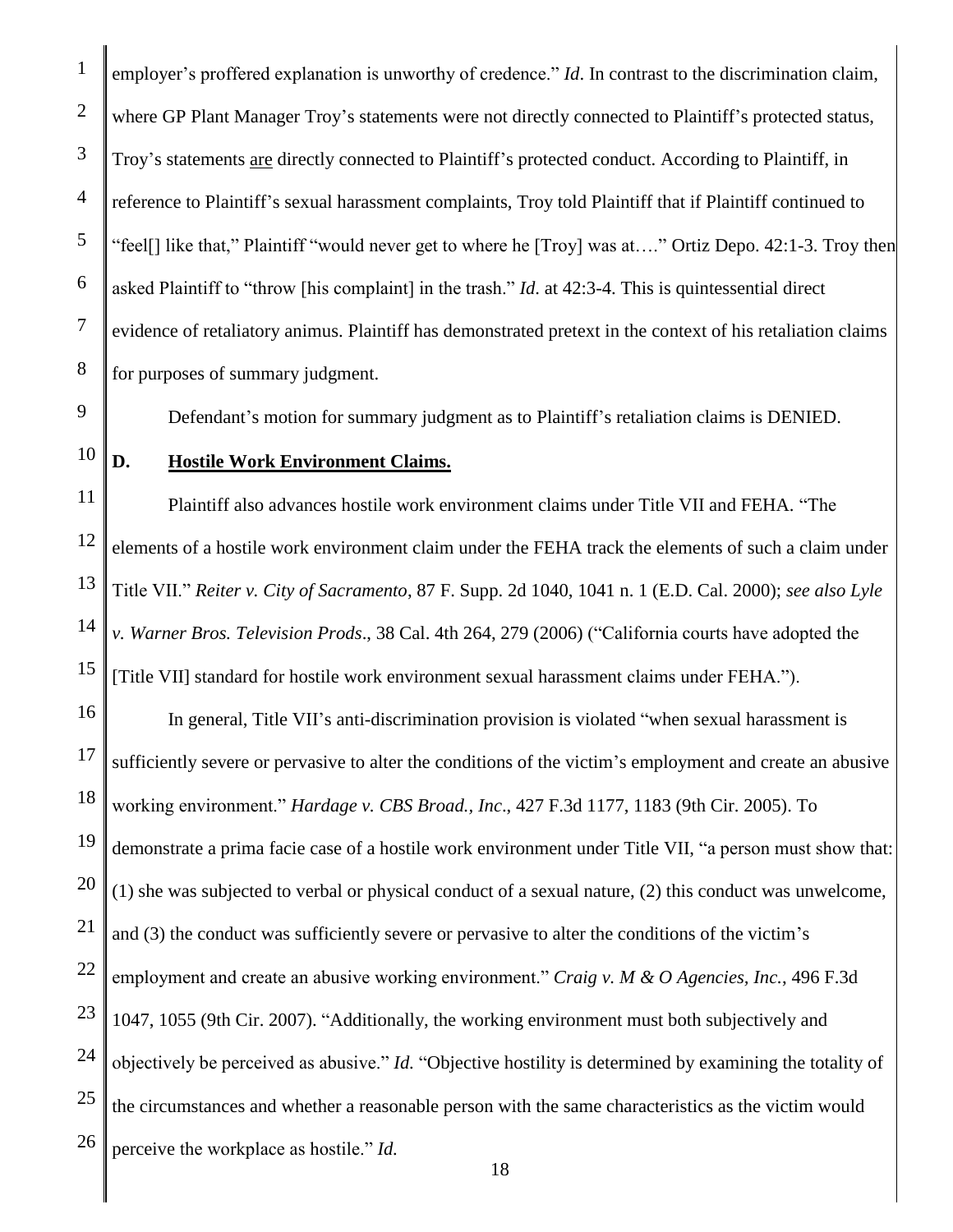1 2 3 4 5 6 7 8 9 10 11 12 13 14 15 16 17 18 19 20 21 22 23 24 25 26 Here, viewing the evidence in a light most favorable to Plaintiff, these threshold standards have been satisfied for purposes of summary judgment, at least as to Plaintiff's allegations of physical touching. Among other things, Plaintiff testified that Ms. Salamanca subjected him to ongoing, frequent physical contact of a highly sexualized nature. He states that Ms. Salamanca rubbed her breasts against him "constantly" and pressed her buttocks to his pelvic area. Ortiz Depo at 44-45, 47, 54. He also presents evidence that these contacts were unwanted. He told her as much, *id*. at 53:4-7, and complained (or at least attempted to complain) about Ms. Salamanca's conduct, *see Burns v. Mayer*, 175 F. Supp. 2d 1259, 1265 (D. Nev. 2001) (employee's complaints about coworker's conduct constituted evidence that the conduct was unwanted). Finally, Plaintiff testified that he was intimidated and humiliated by the conduct. Ortiz Depo. at 92:16-21. Plaintiff has raised triable issues of fact as to whether he subjectively believed his work environment was intolerable. Moreover, a reasonable man faced with such a situation might find his work environment to be hostile. While isolated incidents of sexual horseplay are not sufficient to sustain a claim for hostile work environment sexual harassment, *Candelore v. Clark Cnty. Sanitation Dist*., 975 F.2d 588, 590 (9th Cir. 1992), frequent touching of a sexual nature can be, *Rene v. MGM Grand Hotel, Inc*., 305 F.3d 1061, 1067 (9th Cir. 2002) ("Title VII forbids severe or pervasive [] offensive sexual touching."). In an unpublished case involving remarkably similar allegations of harassment, *Miscimarra v. Home Depot U.S.A., Inc*., 2004 WL 5564907 (D. Nev. Aug. 26, 2004), a male plaintiff alleged his female supervisor "rub[ed] her rear end against Plaintiff's crotch while leaning over to demonstrate proper procedure for stocking shelves…." The district court held this conduct "pale[d] in comparison to other conduct found not to be severe enough to create a hostile work environment," *id.* at \*5, but the Ninth Circuit reversed, finding that the plaintiff presented sufficient evidence to establish a genuine issue of material fact whether the supervisor's conduct was sufficiently severe or pervasive to alter the conditions of his employment and create an abusive work environment. *Miscimarra v. Home Depot U.S.A., Inc.*, 211 F. App'x 582, 583 (9th Cir. 2006). Likewise, Plaintiff has presented sufficient evidence to establish that Ms. Salamanca's "rubbing" conduct was sufficiently severe and/or pervasive to alter the conditions of his employment and create an abusive work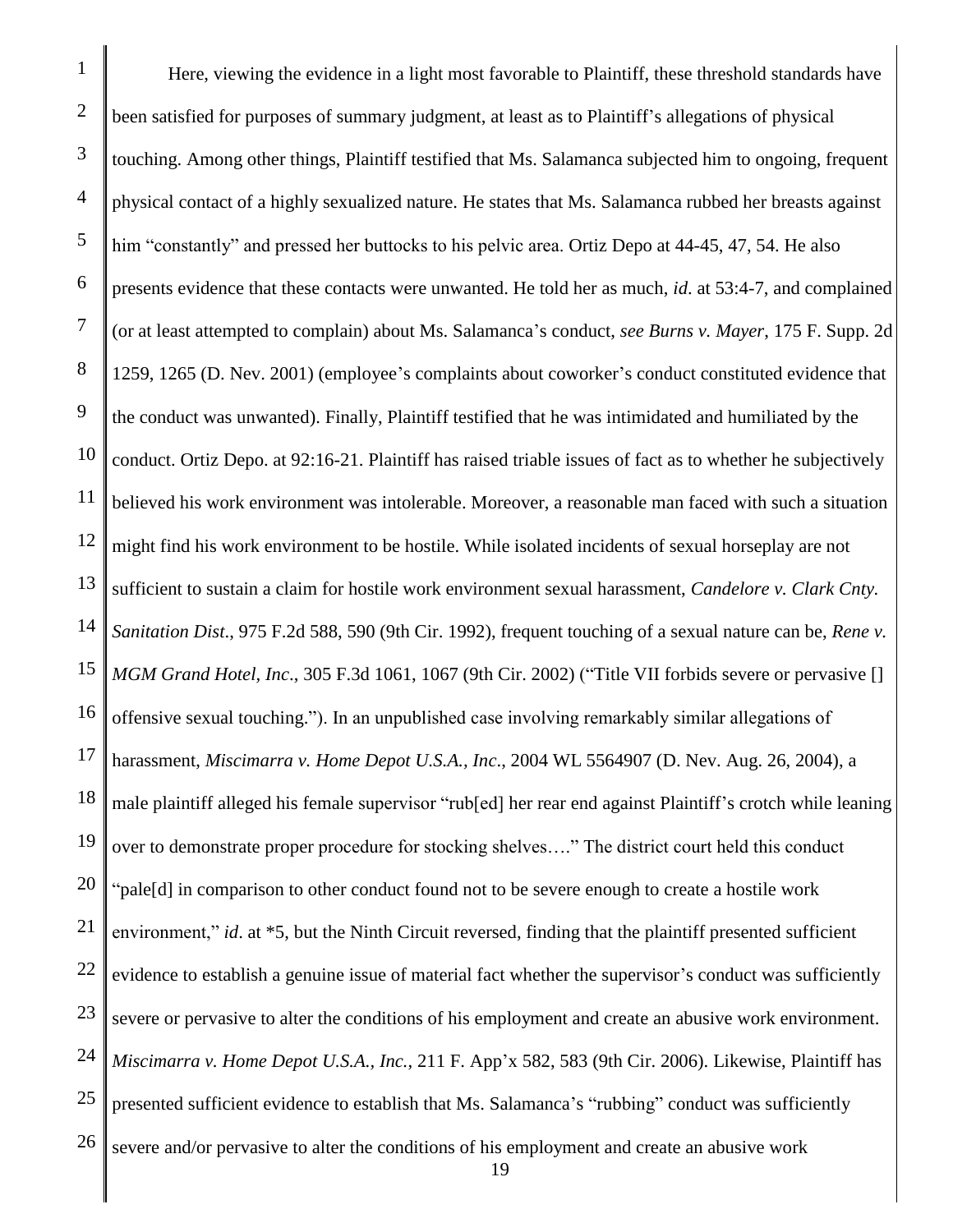environment.

1

2 3 4 5 6 7 8 9 10 11 12 13 Notwithstanding this conclusion, "where harassment by a co-worker [as opposed to a supervisor or manager] is alleged, the employer can be held liable only where 'its own negligence is a cause of the harassment.'" *Swenson v. Potter*, 271 F.3d 1184, 1191 (9th Cir. 2001) (citing *Burlington Indus., Inc. v. Ellerth*, 524 U.S. 742, 759 (1998)). "Title VII liability is direct, not derivative: An employer is responsible for its own actions or omissions, not for the co-worker's harassing conduct." *Swenson*, 271 F.3d at 1191-92. Where, as is the case here, an employee is allegedly harassed by co-workers, the employer may be liable if it knows or should know of the harassment but fails to take steps "reasonably calculated to end the harassment." *Dawson v. Entek Int'l*, 630 F.3d 928, 938 (9th Cir. 2011); *see also* 29 C.F.R. § 1604.11(d) ("With respect to conduct between fellow employees, an employer is responsible for acts of sexual harassment in the workplace where the employer (or its agents or supervisory employees) knows or should have known of the conduct, unless it can show that it took immediate and appropriate corrective action." $)^{15}$ 

14 15 16 The record indicates that Plaintiff's made three complaints of sexual harassment to GP: (1) his November 29, 2010 calls to the employee hotline; (2) his May 11, 2011 complaint to Robert Einhall; and (3) his June 14, 2011 EEOC complaint.

17

23

 $\overline{a}$ 

# **1. November 29, 2010 Complaint.**

18 19 20 21 22 Plaintiff's initial complaint on November 29, 2010 consisted of allegations that Ms. Salamanca "brushed up" against Plaintiff when the two were working near one another. Cormier Decl. ¶ 24; PX 6 (GP 498). Later that same day, Plaintiff called the hotline again to further report that Ms. Salamanca "shows her breasts at the picnic table," "says a lot of sexually explicit things at the picnic table," and "hugs her co-workers all the time and gives them shoulder massages." *Id*. He also reported that when he

<sup>24</sup> 25 <sup>15</sup> Plaintiff suggests GP should have known of Ms. Salamanca's harassing conduct because "cameras at GP exist to confirm these incidents." Doc. 43 at 17. But, Plaintiff has presented no evidence that any such incidents were ever observed on GP cameras. Likewise, asserts that GP should have known about Ms. Salamanca's conduct because Mr. Brasher, Safety

<sup>26</sup> there was no evidence anyone witnessed the incidents and the conduct was not reported). Manager, walks around the plant regularly as part of his duties. *Id*. at 2. Yet Plaintiff, who could have deposed Mr. Brasher, presents no evidence that he actually did observe such conduct. *See Burrell v. Star Nursery, Inc*., 170 F.3d 951, 954 (9th Cir. 1999) (plaintiff raised no dispute as to whether management knew or should have known of alleged sexual harassment where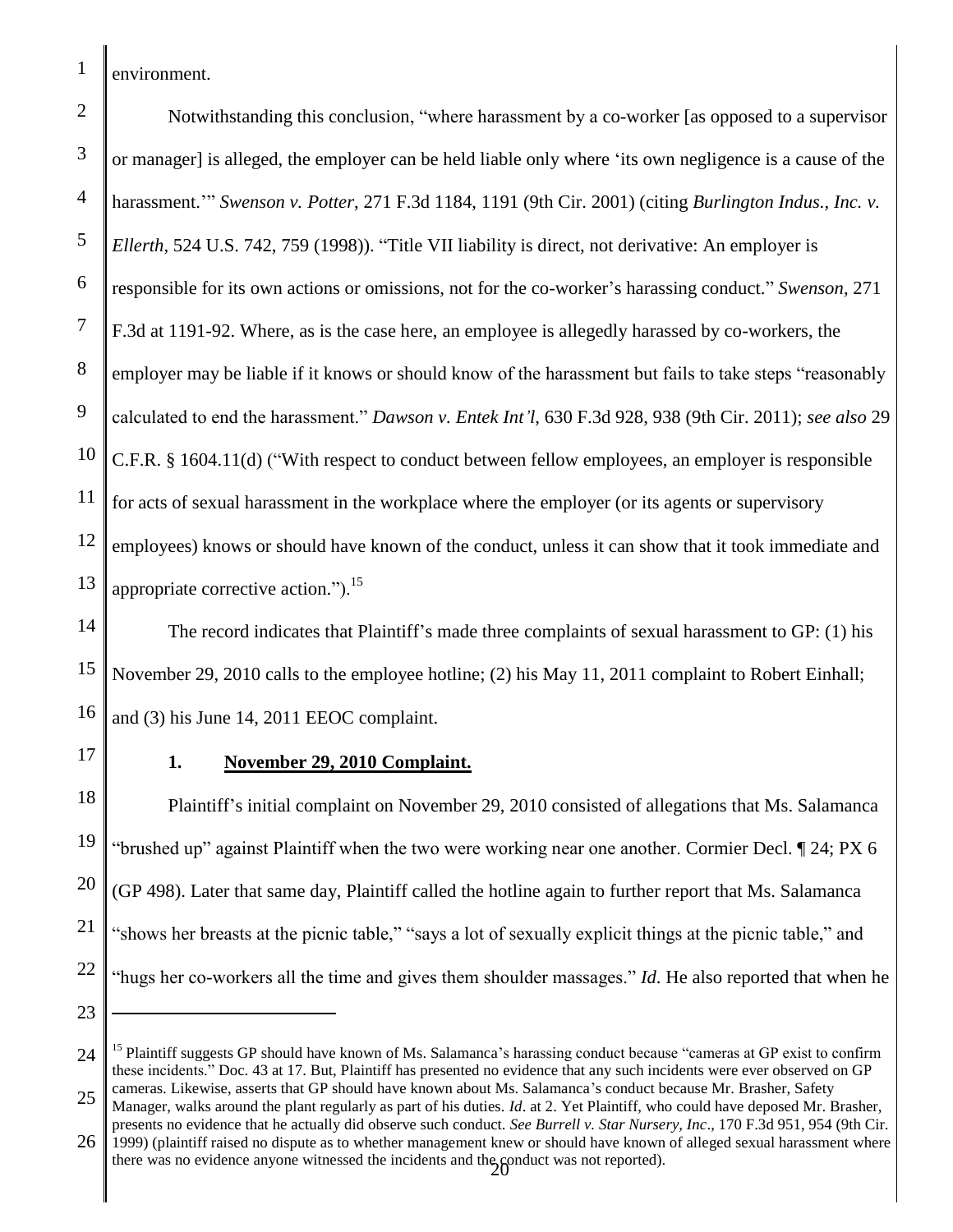1 2 3 4 5 6 7 8 9 10 11 12 13 14 15 16 leaves work, Ms. Salamanca "watches by the window so she can intercept him and try to touch him." *Id*. Viewing the evidence in a light most favorable to Plaintiff, the Court will assume that this complaint put GP on notice that Ms. Salamanca might be sexually harassing Plaintiff. "Notice of the sexually harassing conduct triggers an employer's duty to take prompt corrective action that is reasonably calculated to end the harassment." *Swenson*, 271 F.3d at 1192 (internal citation and quotation omitted). "This obligation actually has two parts. The first consists of the temporary steps the employer takes to deal with the situation while it determines whether the complaint is justified. The second consists of the permanent remedial steps the employer takes once it has completed its investigation." *Id*. "The reasonableness of the remedy depends on its ability to: (1) stop harassment by the person who engaged in harassment; and (2) persuade potential harassers to refrain from unlawful conduct." *Hardage,* 427 F.3d at 1186 (internal citation and quotation omitted). "Although an investigation is a key step," a court should "consider the overall picture to determine whether the employer's response was appropriate." *Id*. In the context of a claim about coworker sexual harassment, the plaintiff has the burden of proving that management knew or should have known of the harassment and failed to take reasonably prompt corrective action designed to end the harassment. *Swinton v. Potomac Corp*., 270 F.3d 794, 803- 804, 820 (9th Cir. 2001).<sup>16</sup>

17 18 19 20 21 22 23 24 After receipt of Plaintiff's initial complaints on November 29, 2010, the company opened an investigation into the allegations. GP's incident report indicates the investigation "began" on December 7, 2010, although it is unclear whether any work was done on the matter before February 14, 2011. DX I (GP 504). At some point (the date is illegible in the records provided to the Court), a note was entered into the investigation file indicating that Ms. Salamanca was on a leave of absence, so GP decided to "continue the investigation when [the] accused return[s] from [her leave of absence]." *Id*. (GP 505). Ms. Salamanca was apparently on disability leave from November 24, 2010 (several days before Plaintiff initially called the hotline) through February 7, 2011. Suppl. Cormier Decl., Doc. 49, ¶ 7. Ms. Cormier,

25

 $\overline{a}$ 

<sup>26</sup> <sup>16</sup> This burden is reversed when the harassment is perpetrated by a supervisor. *Swinton*, 270 F.3d at 803-804, 820 (9th Cir. 2001).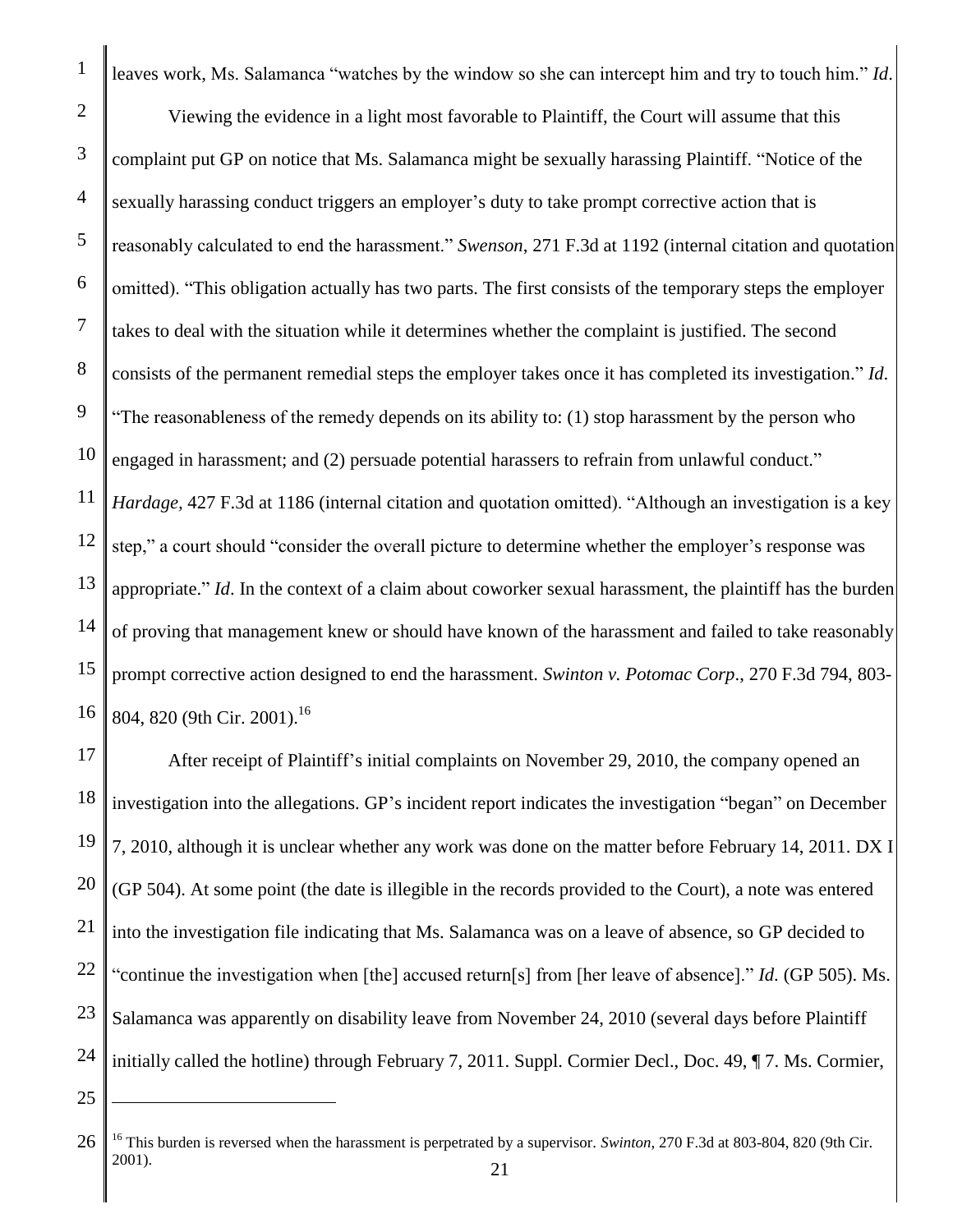GP's Human Resources Manager, scheduled interviews with the parties on February 14, 2011, which was the soonest they could be arranged. *Id*.; PX 6 (GP 501-506).

10 12 There is no evidence to suggest that GP took any remedial measures "to deal with the situation" prior to February 14, 2011, but, given Ms. Salamanca's absence until February 7, 2011, there was no chance that Plaintiff and Ms. Salamanca would interact, at least not until February 7. Moreover, there is no evidence that the parties interacted at all, let alone that any harassment took place, in the week between Ms. Salamanca's return on February 7 and the interviews on February 14, 2011. One week of inaction of this type, absent evidence of further harassment, does not demonstrate a failure to complete a prompt and effective investigation. *See Tatum v. Arkansas Dep't of Health*, 411 F.3d 955, 959-60 (8th Cir. 2005) (where investigation not begun until two weeks after complaint and took eight weeks to complete, but no harassment took place in the interim, no failure to complete a prompt and effective investigation).

13 14 15 16 17 18 19 20 21 The employer also has an obligation to take permanent remedial steps once it has completed its investigation, but only if the claims of harassment are substantiated. "When an employee accuses a fellow employee of sexual harassment, the employer must reconcile competing rights: the accuser's right to a harassment-free workplace and the accused's right not to be disciplined without fair procedures and sufficient proof of wrongdoing." *Swenson*, 271 F.3d at 1188-89. "As a matter of policy, it makes no sense to tell employers that they act at their legal peril if they fail to impose discipline even if they do not find what they consider to be sufficient evidence of harassment." *Id*. at 1196. An "employer can act reasonably, yet reach a mistaken conclusion as to whether the accused employee actually committed harassment." *Id*.

22 23 24 25 26 22 In his initial interview with Ms. Cormier, Plaintiff declined to depict any sexual touching; denied that Ms. Salamanca actually "showed her breasts;" and, at the very most, asserted Ms. Salamanca used the "F word" in the workplace. Regarding Plaintiff's related complaint that Ms. Salamanca tried to intercept him to touch him, Plaintiff explained that on a few occasions, Ms. Salamanca would come to the door where the time clock was located and stand close to him while he was trying to punch out for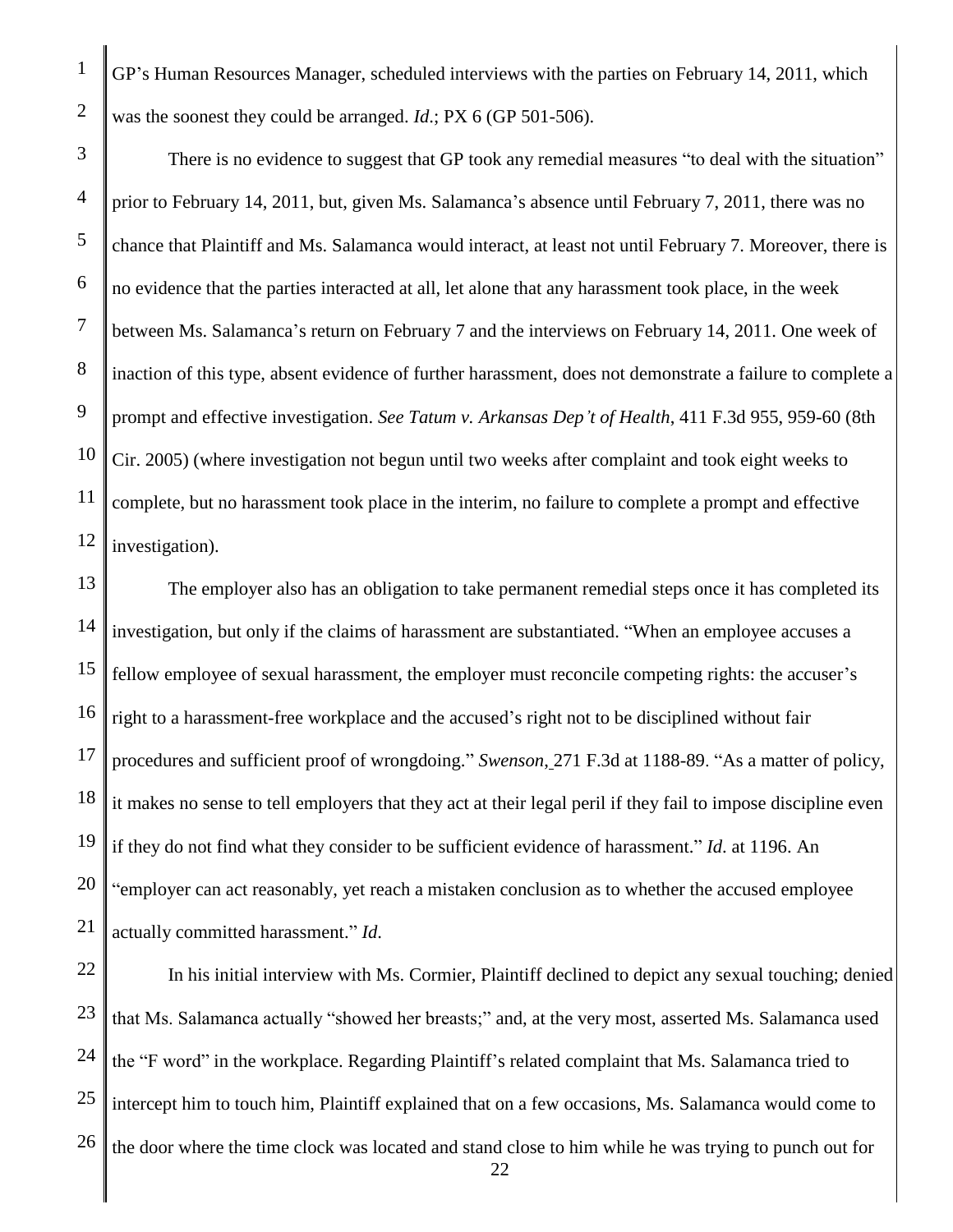1 2 3 4 5 6 7 8 9 10 11 12 the day. Cormier Decl. ¶ 26. According to GP's records, Plaintiff denied any physical contact. *Id*. at ¶ 27. At his deposition, Plaintiff did not contradict Ms. Cormier's description of this interview, except to indicate that he did recall telling managers that Ms. Salamanca "physically touched" him; however, Plaintiff admits that he refused to describe or show anyone how the touching occurred, apparently because Mr. Ortiz did not want to touch Ms. Cormier in demonstration. Ortiz Depo. 116-117. GP concluded that Plaintiff's sexual harassment allegations were unsubstantiated, and the matter was closed. *Id*.  $\mathbb{I}$  28 & DX I. Plaintiff's refusal to describe the alleged harassment in any detail is relevant to the reasonableness analysis. *See Hardage*, 427 F.3d at 1186 (employee's refusal to tell the "gory details" of the alleged harassment or apprise the employer of the "specifics about sexual contact" weighed in favor of finding of reasonableness). Plaintiff has submitted no evidence that even arguably suggests that GP was at the time of its decision in possession of information that would render unreasonable its conclusion that his allegations<sup>17</sup> were unsubstantiated.

13 14

# **2. May 11, 2011 Complaint.**

15 16 17 18 19 20 21 Plaintiff's May 11, 2011 complaint to Robert Einhell was no more explicit. Plaintiff reported that while he was trying to enter the facility to punch in, Ms. Salamanca was inside the facility looking out the door window at him. Ms. Salamanca allegedly opened the door and looked at him while he entered the facility, and then proceeded to laugh at him. *Id*. According to GP's records, Plaintiff denied that any physical contact was made. *Id*. Plaintiff's deposition testimony does not contradict GP's records. Although he testified that Ms. Salamanca did touch him, he could not recall whether he told Mr. Einhell as much. Ortiz Depo. at 163-64. Nevertheless, GP investigated the complaint, interviewed the parties, and counseled both to respect one another. Cormier Decl. at ¶¶ 31-34.

23

 $\overline{a}$ 

22

The conduct as described by Plaintiff to GP at the time in this second complaint does not amount

24 25 <sup>17</sup> Plaintiff correctly points out that Patrick Macias, Plaintiff's son-in-law and a former GP employee, called the GP employee hotline to report inappropriate behavior of a sexual nature, including some inappropriate sexual behavior by Ms. Salamanca. Cormier Decl. ¶ 25; PX 3. As described above, Mr. Macias states: he "heard [his] co-workers speak about Maria Salamanca

in an explicit, sexual manner;" he "observed Tim Juarez and Maria Salamanca touch each other in a sexual manner;" and he "observed that Maria Salamanca and other co-workers [] would engage in highly sexualized conversations during business

<sup>26</sup> directed at Plaintiff, nor that she might be sexually harassing any other employee. hours." PX 3. These statements did not put GP on notice that Ms. Salamanca might be engaging in inappropriate conduct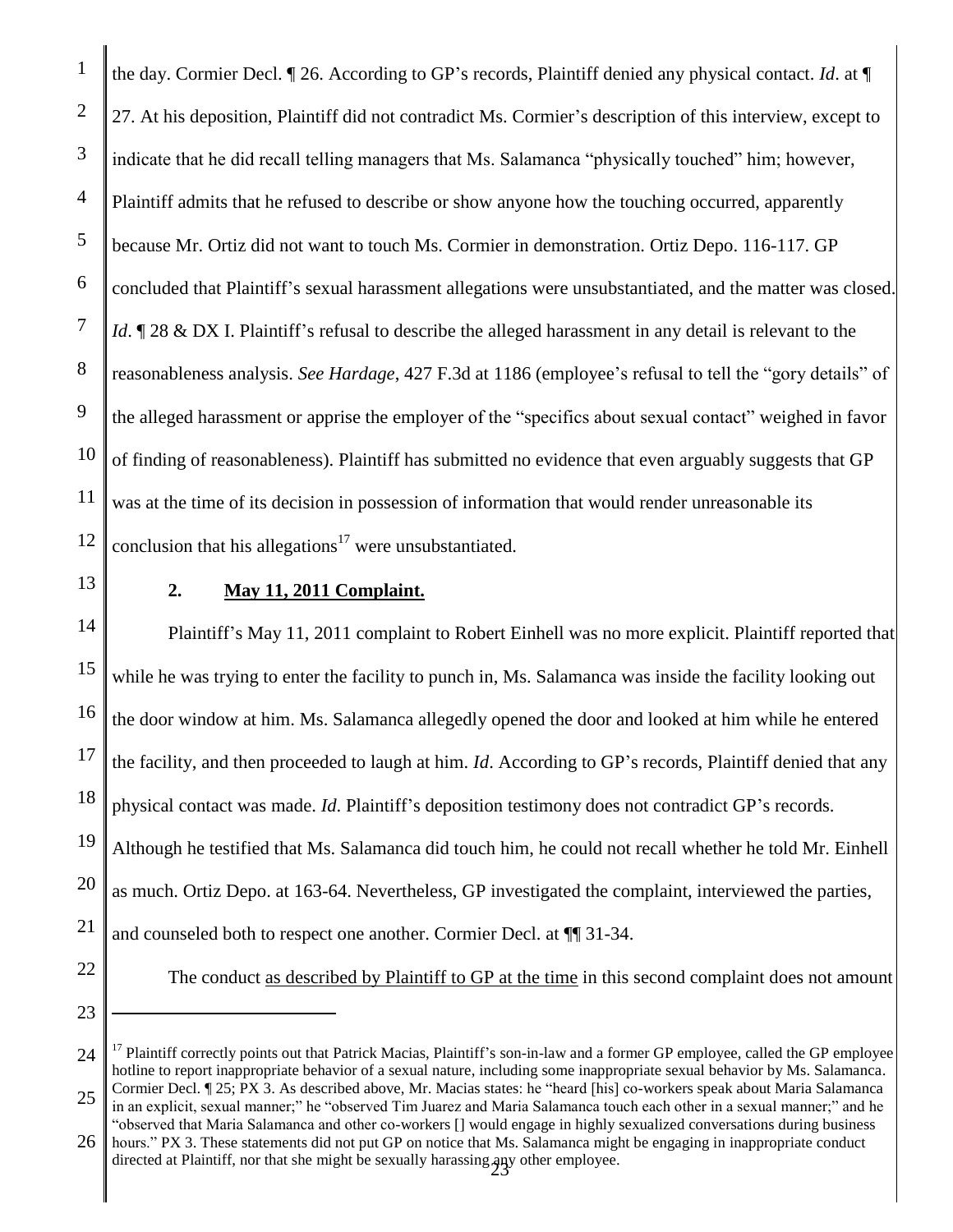to sexual harassment because it is not extreme or severe. *See Walpole v. City of Mesa*, 162 F. App'x 715, 716-17 (9th Cir. 2006) (co-worker occasionally staring at plaintiff was not pervasive enough to constitute sexual harassment for purposes of Title VII); *Lappin v. Laidlaw Transit Inc*., 179 F. Supp. 2d 1111, 1120-21 (N.D. Cal. 2001) (co-worker sticking out his tongue and wiggling it at plaintiff, even when combined with derogatory name-calling, cannot sustain a hostile work environment claim); *Marceu v. Idaho*, 2011 WL 3439178, \*18 (D. Idaho, Aug 5, 2011) (co-worker staring at plaintiff after making romantic advances toward her by leaving chocolates in her office does not support existence of hostile work environment claim). Nor did Plaintiff describe to GP any conduct that was sexual in nature.

10 11 12 13 14 15 16 Even if, *arguendo*, one could conclude that the conduct reported to Mr. Einhell in May 2011 constituted sexual harassment, Plaintiff has presented no evidence to support a finding that based upon GP's knowledge at the time, GP failed to take reasonable steps to end any harassment of which it had knowledge. "Counseling or admonishing the offender can constitute an adequate disciplinary response." *Star v. West*, 237 F.3d 1036, 1039 (9th Cir. 2001) (internal citation and quotation omitted); *Swenson*, 271 F.3d at 1197 & n. 16. ("[W]here the proof of harassment is weak and disputed … the employer need not take formal disciplinary action simply to prove that it is serious about stopping sexual harassment in the workplace.").

17

24

25

26

# **3. June 14, 2011 EEOC Complaint.**

On June 14, 2011, Plaintiff filed a complaint with the EEOC, alleging, in pertinent part:

In June 2010, Maria Salamanca, coworker, began sexually harassing me. For example, she would purposefully rub her body against mine and would engage in inappropriate conduct with other coworkers. I reported the harassment to Tess Cormier, HR assistant, in November 2010, after which an investigation was launched. In February 2011, I was informed by Bill Yeager, HR Director, that the investigation failed to disclose any evidence of harassment and merely gave Ms. Salamanca a verbal warning; however, despite a second complaint, Ms. Salamanca continues to engage in harassing behavior such as obstructing my way. Moreover, after reporting the harassment, I was subjected to discipline by receiving negative points for failing to work overtime while others, with less seniority, refuse overtime and do not receive points against them.

PX 7, at p. 97 of 150.

Plaintiff maintains that this complaint triggered a renewed duty to investigate his complaints and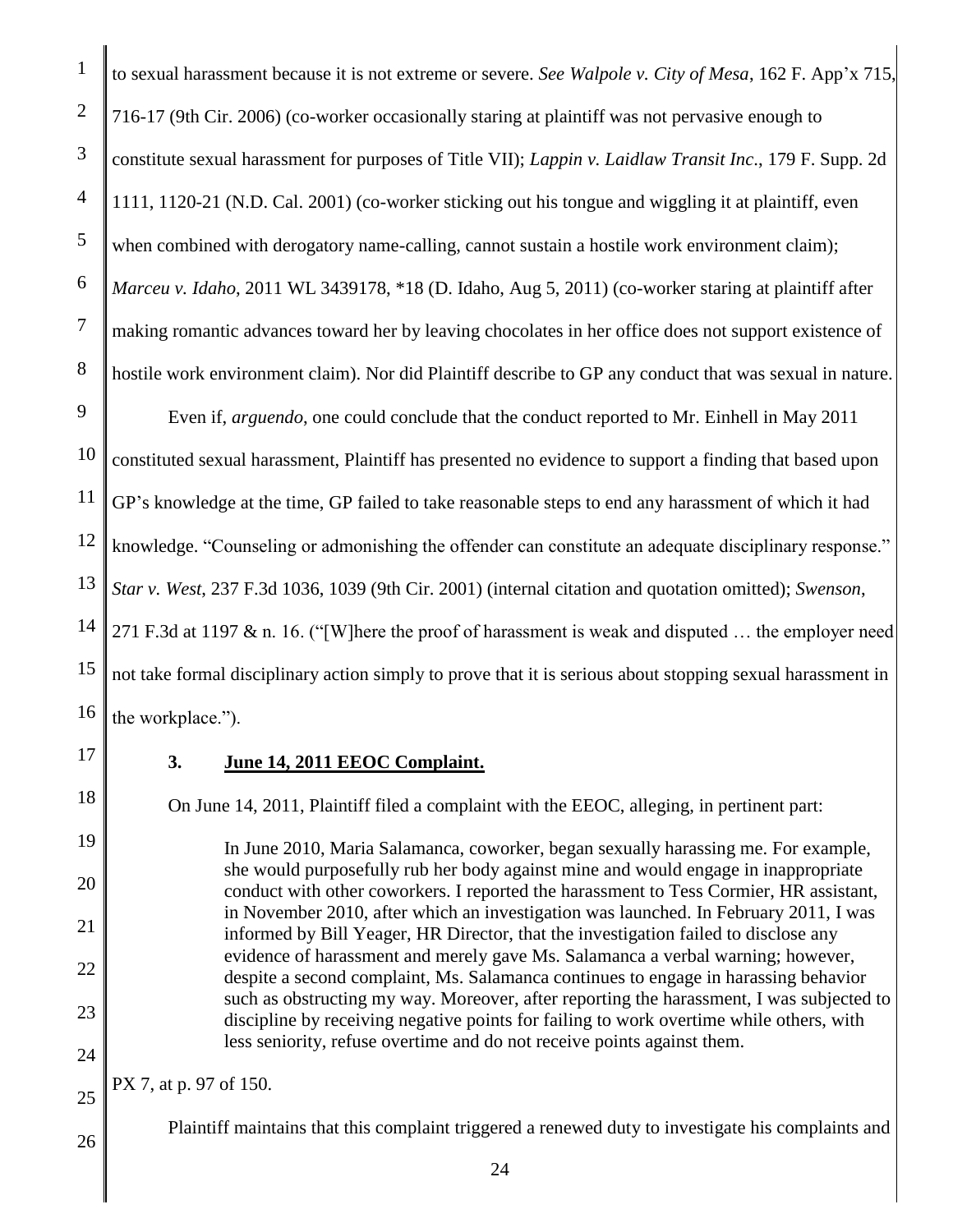1

points out that no such investigation took place. Doc. 43 at 20. The only investigation that followed this EEOC complaint focused on the retaliation aspects of the complaint. Cormier Decl. at  $\P$  43-56. However, the plain language of his EEOC complaint indicates that any rubbing or touching occurred in the past. GP previously conducted its own investigation into Plaintiff's "rubbing" allegations and concluded that no sexual harassment took place. Plaintiff has not presented nor can the Court identify any authority supporting the assertion that the repetition of an allegation in a subsequent complaint to an external agency imposes upon an employer a renewed duty to investigate conduct that an employer has already investigated.

25 The only allegation of ongoing conduct in his EEOC complaint was the assertion that Ms. Salamanca continues to "obstruct [Plaintiff's] way." GP had previously investigated a similarly complaint, namely, Plaintiff's May 11, 2011 complaint to Robert Einhall. During that investigation, Plaintiff denied any physical contact was made. Even if this allegation represented a complaint about entirely new conduct, Plaintiff has not presented evidence establishing that any such obstruction was sexual in nature, let alone that it was severe or pervasive. There is some authority suggesting that impeding or blocking movement may constitute physical harassment, but only when "directed on the basis of sex." 2 Cal. Code. Regs. § 7287.6(b)(1)(B) (defining physical harassment to include "impeding or blocking movement, or any physical interference with normal work or movement, when directed at an individual on a basis enumerated in FEHA"); *Lyle v. Warner Bros. Television Prods*., 38 Cal. 4th 264, 280 (2006) (citing § 7282.6); *Lytel v. Simpson*, 2006 WL 1233094, \*3 (N.D. Cal. May 8, 2006) (same, specifically discussing whether various acts were directed at the plaintiff because of her sex or whether the acts were severe or pervasive). Here, even assuming Ms. Salamanca was obstructing Plaintiff's movement in the workplace, there is absolutely no evidence that Plaintiff told his employer she was doing so because of Plaintiff's sex or in a sexualized manner. Moreover, unlike Plaintiff's testimony regarding Ms. Salamanca's alleged rubbing behavior, there is no evidence that Ms. Salamanca obstructed his movement in a severe or pervasive manner.

26

In summary, GP did not have a duty to re-investigate past conduct it had already investigated. To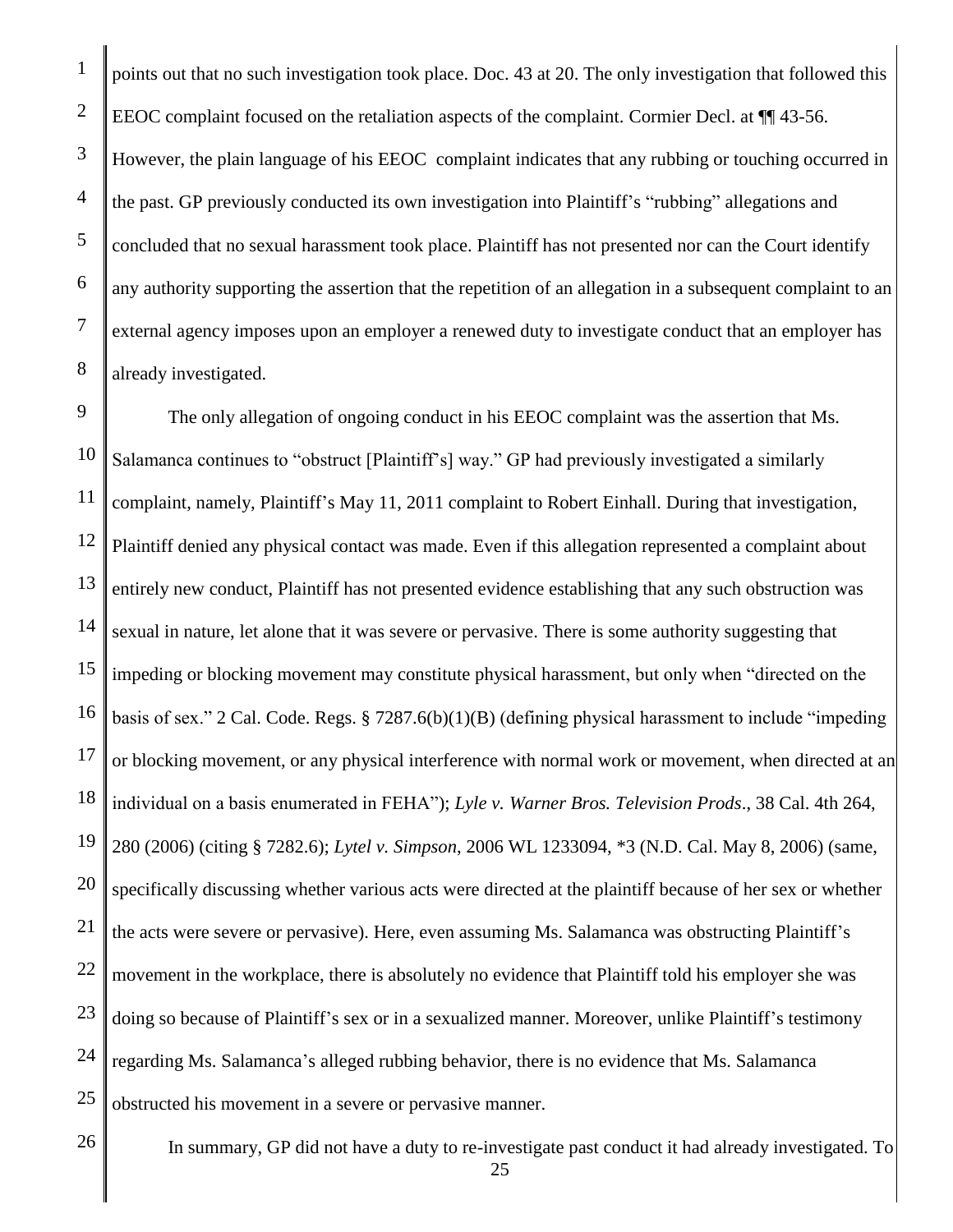the extent that Plaintiff's June 2011 EEOC complaint alleged any continuing conduct, that allegation was limited to Ms. Salamanca allegedly obstructing his movement in the workplace. Plaintiff has failed to present evidence that this conduct rose to a level of severity/pervasiveness that could support a sexual harassment claim. Therefore, GP's failure to separately investigate it (keeping in mind that GP investigated a similar allegation one month earlier) cannot give rise to liability under Title VII.

Defendant's motion for summary judgment as to Plaintiff's hostile work environment claim is GRANTED.

8 9

1

2

3

4

5

6

7

# **E. FEHA Aiding and Abetting.**

10 11 12 13 14 15 Under FEHA, it is an unlawful employment practice "[f]or any person to aid, abet, incite, compel, or coerce the doing of any acts forbidden [under the Code section], or to attempt to do so." Cal. Gov. Code § 12940(i). FEHA itself does not define "aiding and abetting," but California courts have adopted the common law definition whereby a person "aids and abets the commission of an intentional tort if the person [ ] knows the other's conduct constitutes a breach of duty and gives substantial assistance or encouragement to the other to so act." *Fiol v. Doellstedt,* 50 Cal. App. 4th 1318, 1325 (1996) (applying this definition to FEHA aiding and abetting claim).

16 17 18 19 20 21 22 23 24 25 26 In *Alch v. Superior Court*, 122 Cal. App. 4th 339, 389-90 (2004), for example, a talent agency was found to have given substantial assistance or encouragement to defendant employers in an age discrimination case where the talent agency, among other things, provided a financial incentive to discriminate, itself discriminated against older writers with respect to referral and representation, and refused to submit older writers for television writing opportunities with networks and studios. Here, in support of a finding that GP aided and abetted Ms. Salamanca, Plaintiff argues that GP failed to discipline Ms. Salamanca and/or failed to ensure that both parties were not working on the same shift or overlapping shifts on the same or different machines. A failure to act is a far cry from providing substantial assistance and conflates an "aiding and abetting" claim with a claim brought under Cal. Gov. Code § 12940(k), which makes it unlawful for an employer to fail to take all reasonable steps necessary to prevent discrimination and harassment from occurring.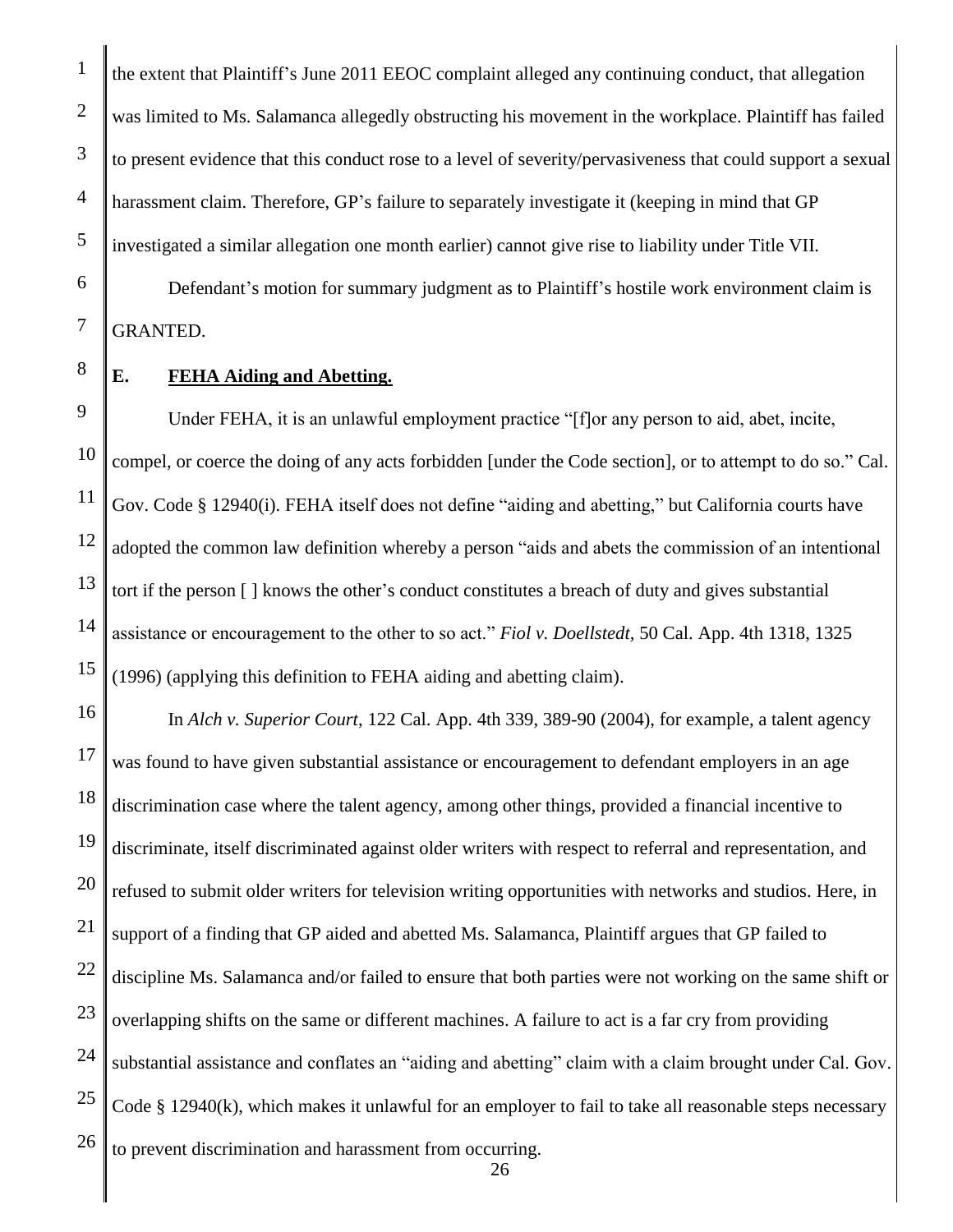Defendant's motion for summary judgment on Plaintiff's adding and abetting claim is GRANTED.

# **F. FEHA Failure to Prevent Unlawful Discrimination and Harassment.**

Plaintiff also alleges a claim under Cal. Gov. Code § 12940(k), which makes it unlawful for an employer "to fail to take all reasonable steps necessary to prevent discrimination and harassment from occurring." This provision also makes it unlawful for an employer to fail to prevent retaliation. *Taylor v. City of Los Angeles Dep't of Water & Power*, 144 Cal. App. 4th 1216, 1240 (2006) disapproved of on other grounds by *Jones v. Lodge at Torrey Pines P'ship*, 42 Cal. 4th 1158 (2008).

10 11 12 13 To maintain a cause of action under this provision, Plaintiff must establish "(1) [he] was subjected to discrimination, harassment or retaliation; (2) defendant failed to take all reasonable steps to prevent discrimination, harassment or retaliation; and (3) this failure caused plaintiff to suffer injury, damage, loss or harm." *Lelaind v. City & Cnty. of San Francisco*, 576 F. Supp. 2d 1079, 1103 (N.D. Cal. 2008).

14 15 16 17 Because Defendant is entitled to summary judgment on Plaintiff's sex discrimination claim, he cannot maintain FEHA failure to prevent claim based upon that allegation. *See Trujillo v. N. Cnty. Transit Dist.*, 63 Cal. App. 4th 280, 285-89 (1989) (no failure to prevent claim in the absence of underlying discrimination).

18 19 20 21 22 Likewise, even though Plaintiff presented evidence that could permit a finder of fact to conclude that Ms. Salamanca sexually harassed him for purposes of Title VII and FEHA, the Court has already concluded that GP took all reasonable steps to prevent that harassment given what it knew at the time of Plaintiff's complaints. Therefore, Plaintiff cannot maintain a failure to prevent claim based upon his hostile work environment allegations.

23 24 25 26 27 Plaintiff's retaliation claim has survived summary judgment, thereby satisfying the first element of a failure to prevent claim as to that allegation. The difficulty is that Plaintiff has failed entirely to present evidence (or even argue) that GP failed to take reasonable steps to prevent retaliation. *See* Doc. 43 at 17-20. "Prompt investigation of a discrimination claim is a necessary step by which an employer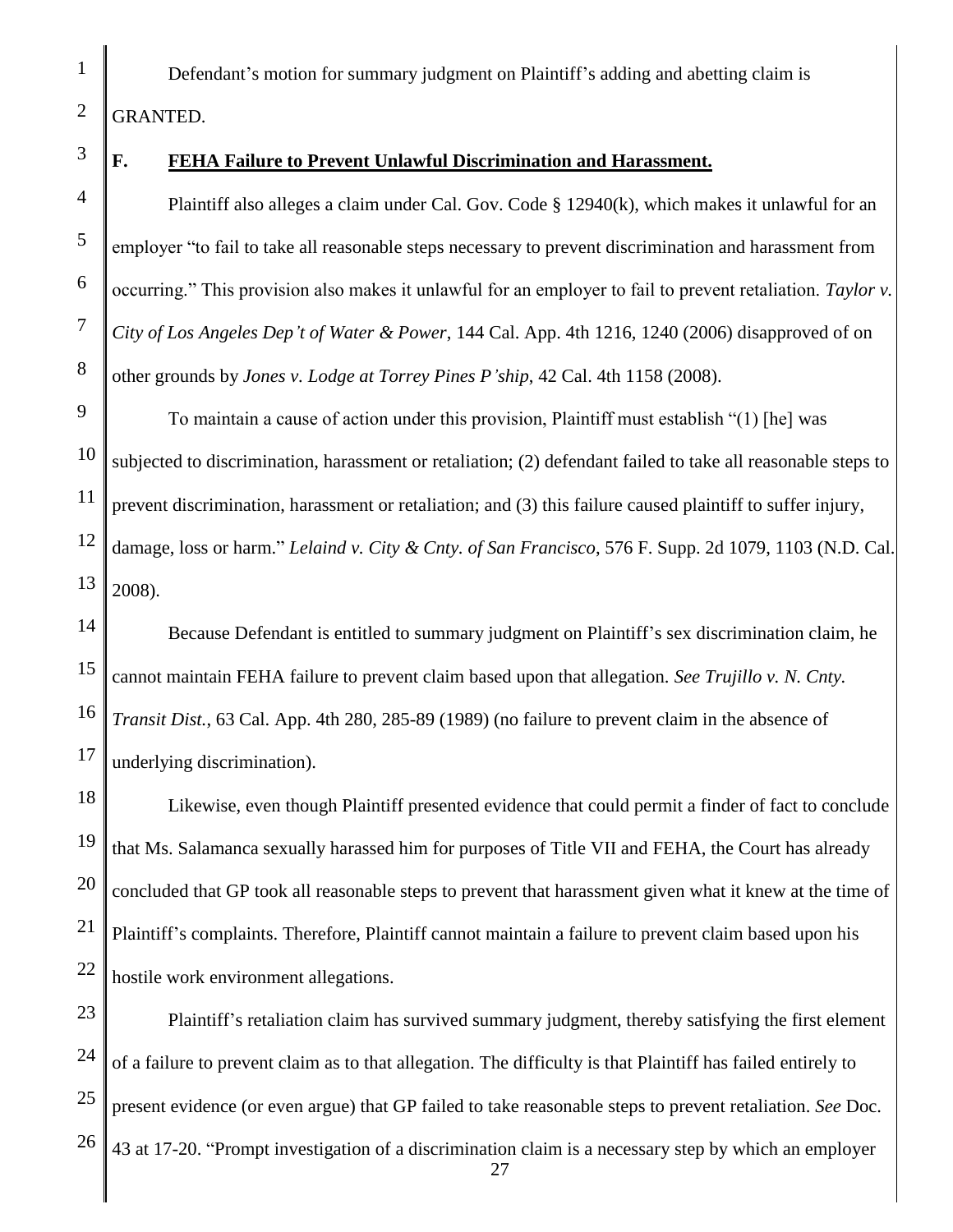1 2 3 4 5 meets its obligation to ensure a discrimination-free work environment." *Northrop Grumman Corp. v. Workers' Comp. Appeals Bd*., 103 Cal. App. 4th 1021, 1035 (2002). Plaintiff in fact admits that GP investigated the retaliation allegation in his June 2011 EEOC complaint and takes no issue with the reasonableness of that investigation. *Id*. at 20. It is not the Court's role to make arguments for any party. Plaintiff's failure to prevent retaliation claim therefore fails.

Defendant's motion for summary judgment as to Plaintiff's FEHA failure to prevent claim is GRANTED.

8

9

6

7

# **G. Intentional and Negligent Infliction of Emotional Distress.**

10 11 12 13 Finally, Defendant moves for summary judgment on Plaintiff's claims for intentional and negligent infliction of emotional distress ("IIED" and "NIED"). It is plain from the FAC and Plaintiff's opposition that Plaintiff bases his IIED and NEID claims on Ms. Salamanca's alleged harassing behavior, not on his allegations of sex discrimination or retaliation by GP. FAC ¶¶ 99- 111; Doc. 43 at 20-23.

14 15 16 17 18 19 Under California law, "[a] cause of action for intentional infliction of emotional distress exists when there is (1) extreme and outrageous conduct by the defendant with the intention of causing, or reckless disregard of the probability of causing, emotional distress; (2) the plaintiff's suffering severe or extreme emotional distress; and (3) actual and proximate causation of the emotional distress by the defendant's outrageous conduct." *Hughes v. Pair*, 46 Cal. 4th 1035, 1050 (2009) (internal citation and quotation omitted).

20 21 22 23 24 25 26 28 Defendant's motion focuses on the factual record and argues that Plaintiff cannot establish any of these elements, totally ignoring several important issues. As a general rule, California's Worker's Compensation Act bars civil actions against an employer for the intentional torts of a co-worker. *Fretland v. County of Humboldt,* 69 Cal. App. 4th 1478, 1484-85 (1999). However, when an IIED claim is based upon sexual harassment, this exclusivity rule does not apply, because such conduct is outside the scope of the employment relationship. *See Murray v. Oceanside Unified School Dist*., 79 Cal. App. 4th 1338, 1362-63 (2000). For the same reason, an employer may not be held liable for discrimination or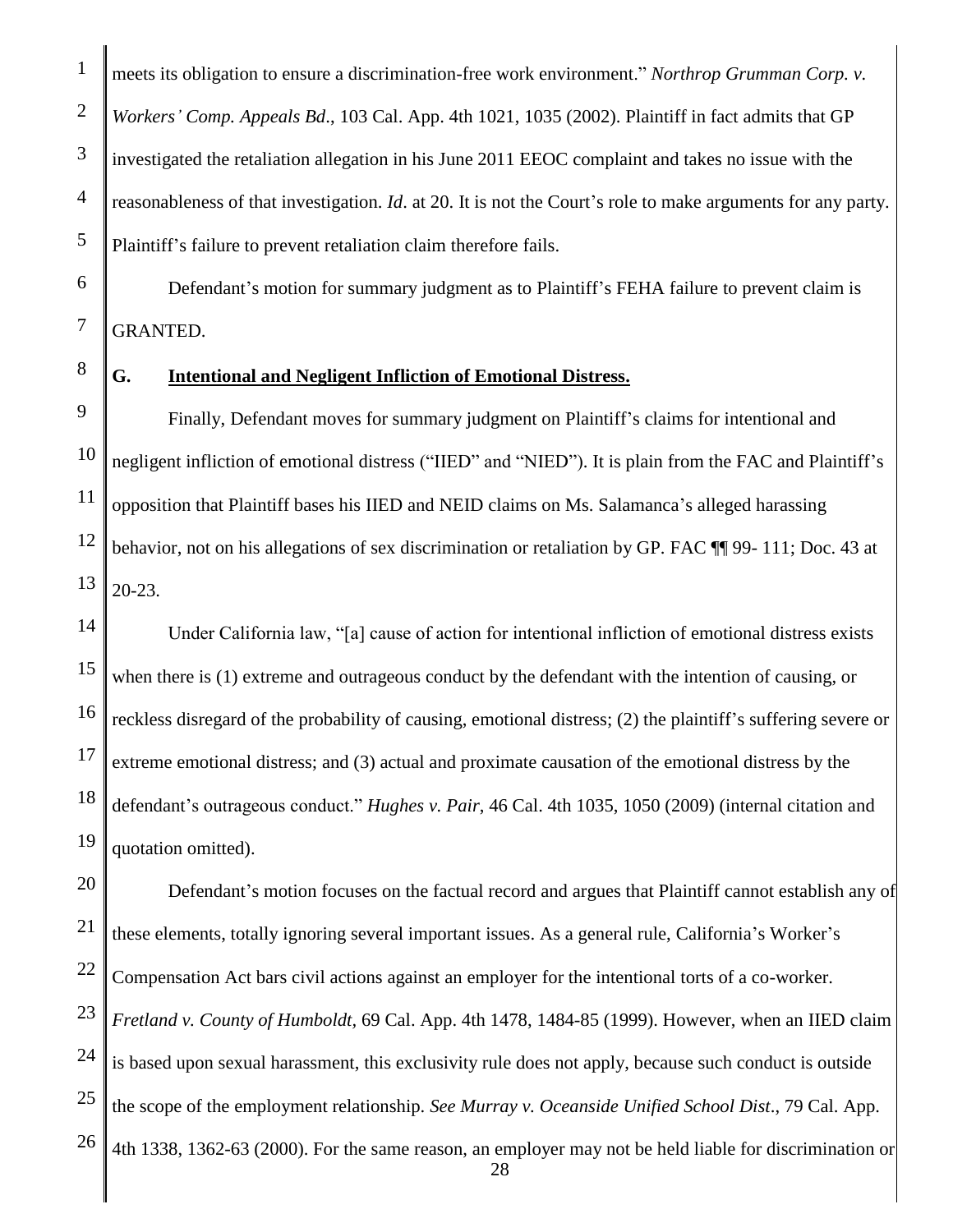sexual harassment under the doctrine of *respondeat superior*. *Murillo v. Rite Stuff Foods, Inc.*, 65 Cal. App. 4th 833, 852 (1998).

3 4 5 6 7 8 9 10 Despite this, an employer may be liable in tort based on a theory of ratification. *Id*. ("A principal is liable when it ratifies an originally unauthorized tort."). "[R]atification generally occurs where, under the particular circumstances, the employer demonstrates an intent to adopt or approve oppressive, fraudulent, or malicious behavior by an employee in the performance of his job duties." *Coll. Hosp. Inc. v. Superior Court*, 8 Cal. 4th 704, 726 (1994). "Corporate ratification … requires actual knowledge of the conduct and its outrageous nature." *Id*. "The failure to discharge an employee after knowledge of his or her wrongful acts may be evidence supporting ratification." *Delfino v. Agilent Technologies, Inc.*, 145 Cal. App. 4th 790, 810 (2006) (internal citation and quotation omitted).

11 12 13 14 15 16 17 18 19 Here, as discussed in detail in the analysis of Plaintiff's hostile work environment claim, although Plaintiff's later deposition testimony could support a finding that Ms. Salamanca engaged in outrageous conduct, GP did not have knowledge of the details of Ms. Salamanca's conduct and therefore could not possibly ratify any outrageous conduct in which she may have engaged. To the extent the doctrine of ratification requires reasonable investigation into an allegation of wrongdoing, *see Reusche v. California Pac. Title Ins. Co.,* 231 Cal. App. 2d 731, 737 (1965), GP satisfied that requirement as well, as discussed previously. There is therefore no possible basis upon which GP could be held liable for the intentional tort of IIED. The same logic applies to NIED, which is a form of the tort of negligence. *See Huggins v. Longs Drug Stores California, Inc.,* 6 Cal. 4th 124, 129 (1993).

Defendant's motion for summary judgment as to the IIED and NIED claims is GRANTED.

#### 21 **H. Punitive Damages.**

20

1

2

22 23 24 Defendant moves for summary judgment that Plaintiff cannot sustain his prayer for punitive damages as to any remaining claims. The availability of punitive damages in a Title VII case is governed by statute.  $42 \text{ U.S.C. }$  §  $1981a(b)(1)$  provides:

25 26 A complaining party may recover punitive damages under [Title VII] against a respondent (other than a government, government agency or political subdivision) if the complaining party demonstrates that the respondent engaged in a discriminatory practice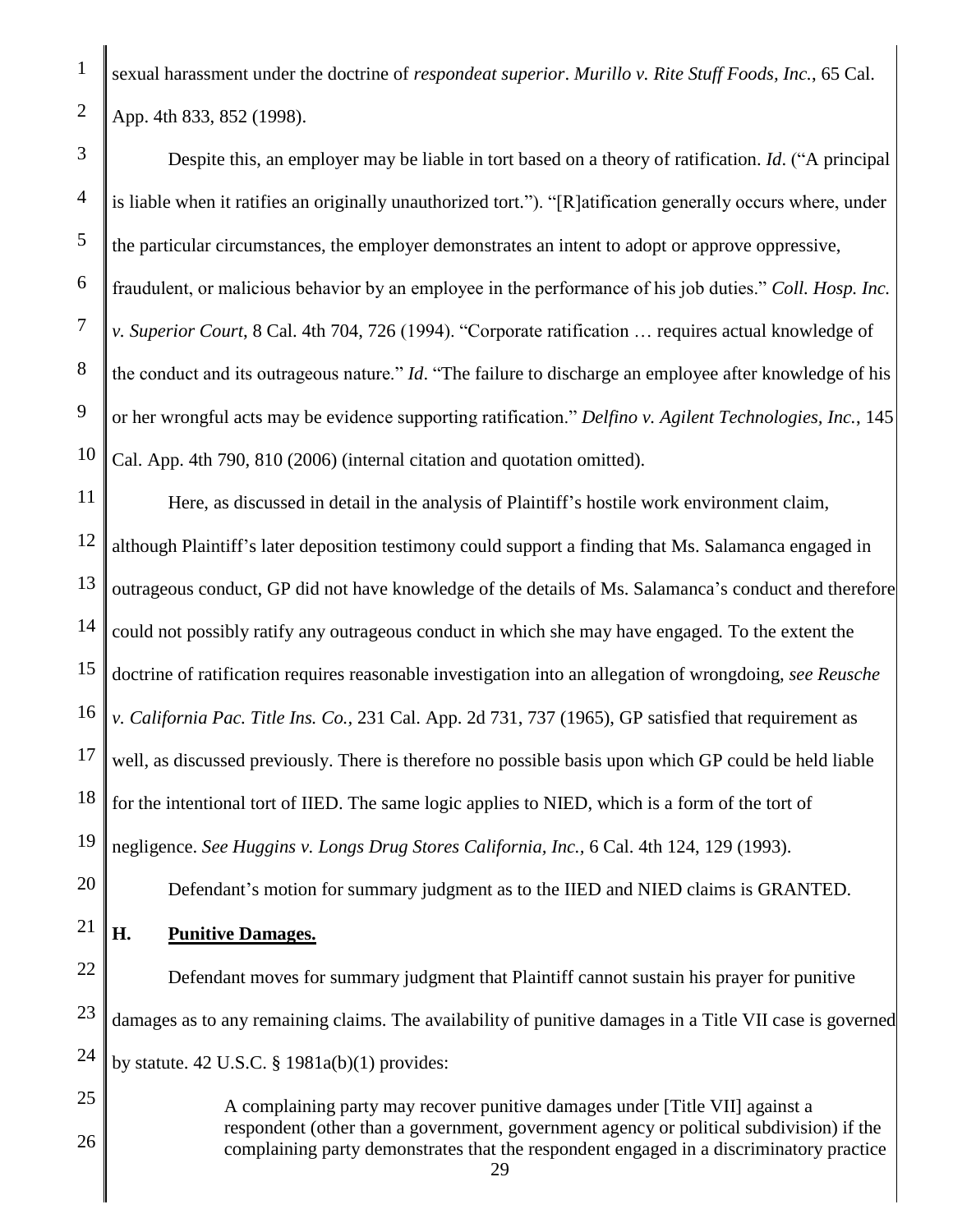or discriminatory practices with malice or with reckless indifference to the federally protected rights of an aggrieved individual.

In *Kolstad v. American Dental Association*, 527 U.S. 526, 536 (1999), the Supreme Court concluded a defendant is appropriately subject to punitive damages if it acts "in the face of a perceived risk that its actions will violate federal law." Punitive damages "apply in intentional discrimination cases where the plaintiff can show that the employer knowingly or recklessly acted in violation of federal law." *Hemmings v. Tidyman's Inc*., 285 F.3d 1174, 1197 (9th Cir. 2002) (citing *Kolstad*, 527 U.S. at 535).

10 11 12 13 14 The standard for awarding punitive damages under California law is similar, where punitive damages may be appropriate if "it is proven by clear and convincing evidence that the defendant has been guilty of oppression, fraud, or malice." Cal. Civ. Code § 3294. Malice may be shown where the defendant exhibits "the motive and willingness to vex, harass, annoy, or injure," *Nolin v. Nat'l Convenience Stores, Inc.,* 95 Cal. App. 3d 279, 285 (1979) (internal citation and quotation omitted), or a "conscious disregard of the rights and safety of others," *Potter v. Firestone Tire & Rubber Co.,* 6 Cal. 4th 965, 1000 (1993). A plaintiff may establish malice "by indirect evidence from which the jury may draw inferences." *Taylor v. Superior Court,* 24 Cal. 3d 890, 894 (1979).

16 17 18 19 20 21 22 23 24 25 If a plaintiff is able to establish intentional discriminatory conduct, that plaintiff "would by definition have satisfied the requirement for showing the 'reckless indifference' required for an award of punitive damages." *Stender v. Lucky Stores, Inc*., 803 F. Supp. 259, 324 (N.D. Cal. 1992); *see also Lucid v. City & Cnty. of San Francisco*, 774 F. Supp. 1234, 1240 (N.D. Cal. 1991) (refusing to grant defense motion regarding punitive damages in First Amendment case where plaintiffs contended defendants harassed plaintiffs and threatened plaintiffs with termination). Evidence of retaliation can satisfy the standard. *Hemmings*, 285 F.3d at 1199 (punitive damages award withstood challenge where defendants excluded plaintiffs from decision making process and harassed plaintiffs after they filed a discrimination complaint); *Johnson Consumer Prods., Inc.,* 212 F.3d 493, 514-16 (9th Cir. 2000) (evidence of retaliation was "unquestionably sufficient" to satisfy the "malice or reckless indifference" standard for punitive damages under Title VII).

9

15

1